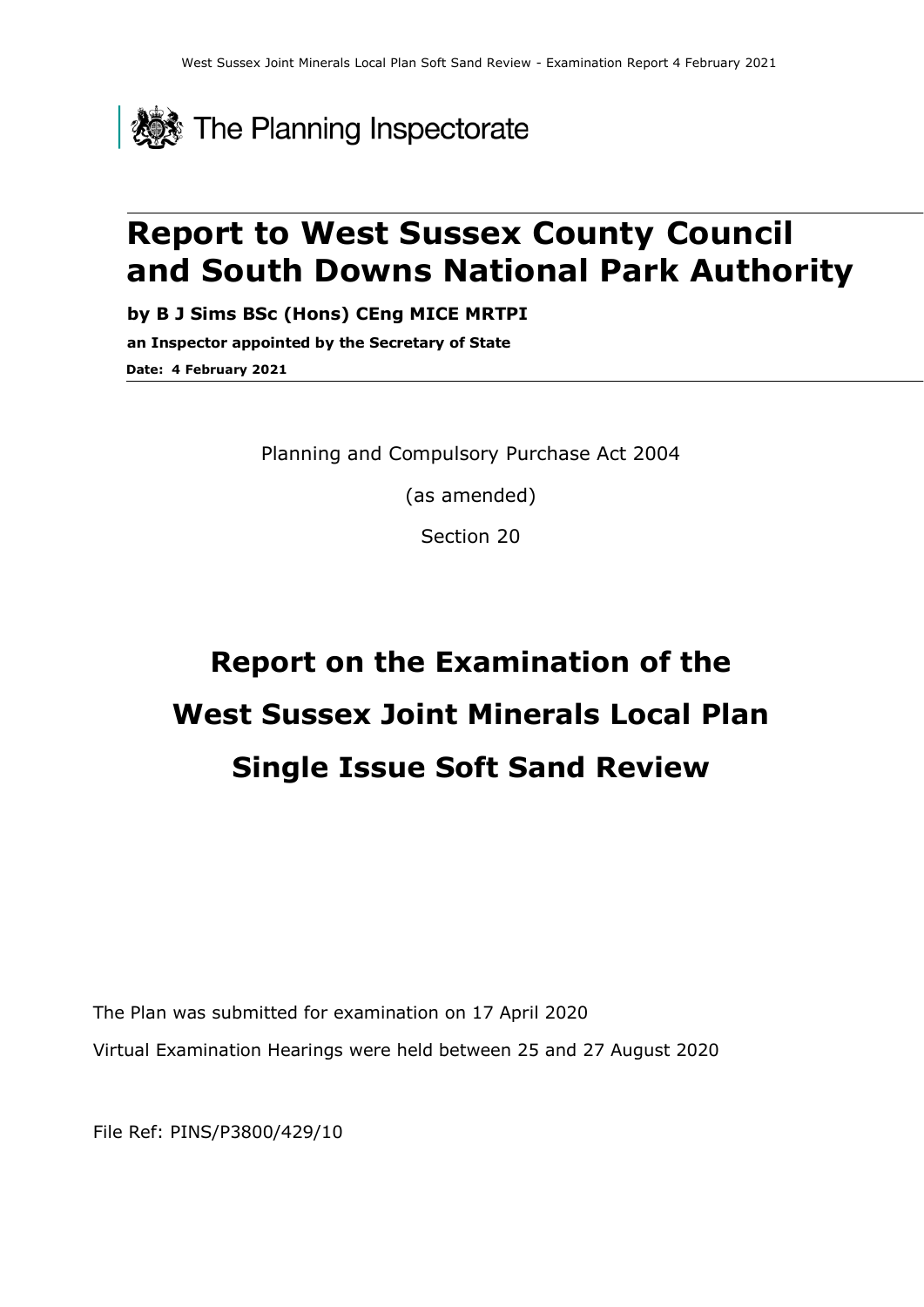# **Contents**

| Abbreviations                                                                                                                                                                                                                                                                                                                                                                                       | page 3                                                                                          |
|-----------------------------------------------------------------------------------------------------------------------------------------------------------------------------------------------------------------------------------------------------------------------------------------------------------------------------------------------------------------------------------------------------|-------------------------------------------------------------------------------------------------|
| Summary                                                                                                                                                                                                                                                                                                                                                                                             | page 4                                                                                          |
| Introduction                                                                                                                                                                                                                                                                                                                                                                                        | page 5                                                                                          |
| Context of the Soft Sand Review                                                                                                                                                                                                                                                                                                                                                                     | page 6                                                                                          |
| Public Sector Equality Duty                                                                                                                                                                                                                                                                                                                                                                         | page 7                                                                                          |
| Assessment of Duty to Co-operate                                                                                                                                                                                                                                                                                                                                                                    | page 7                                                                                          |
| <b>Consideration of Public Consultation</b>                                                                                                                                                                                                                                                                                                                                                         | page 9                                                                                          |
| Assessment of Other Aspects of Legal Compliance                                                                                                                                                                                                                                                                                                                                                     | page 10                                                                                         |
| Assessment of Soundness                                                                                                                                                                                                                                                                                                                                                                             |                                                                                                 |
| Issue 1 - Vision and Strategic Objectives<br>Issue 2 - Soft Sand Requirement<br>Issue 3 - Site Selection Process<br>Issue 4 - Policy M2: Soft Sand<br>Issue 5 - Policy M11: Strategic Minerals Site Allocations<br>General - All Sites<br>Ham Farm, Steyning<br>East of West Heath Common Extension, Rogate<br>Chantry Lane Extension, Storrington<br>Conclusions on Policy 11 and Site Allocations | page 11<br>page 12<br>page 14<br>page 18<br>page 19<br>page 20<br>page 22<br>page 25<br>page 26 |
| <b>Overall Conclusion and Recommendation</b>                                                                                                                                                                                                                                                                                                                                                        |                                                                                                 |
| Schedule of Recommended Main Modifications                                                                                                                                                                                                                                                                                                                                                          |                                                                                                 |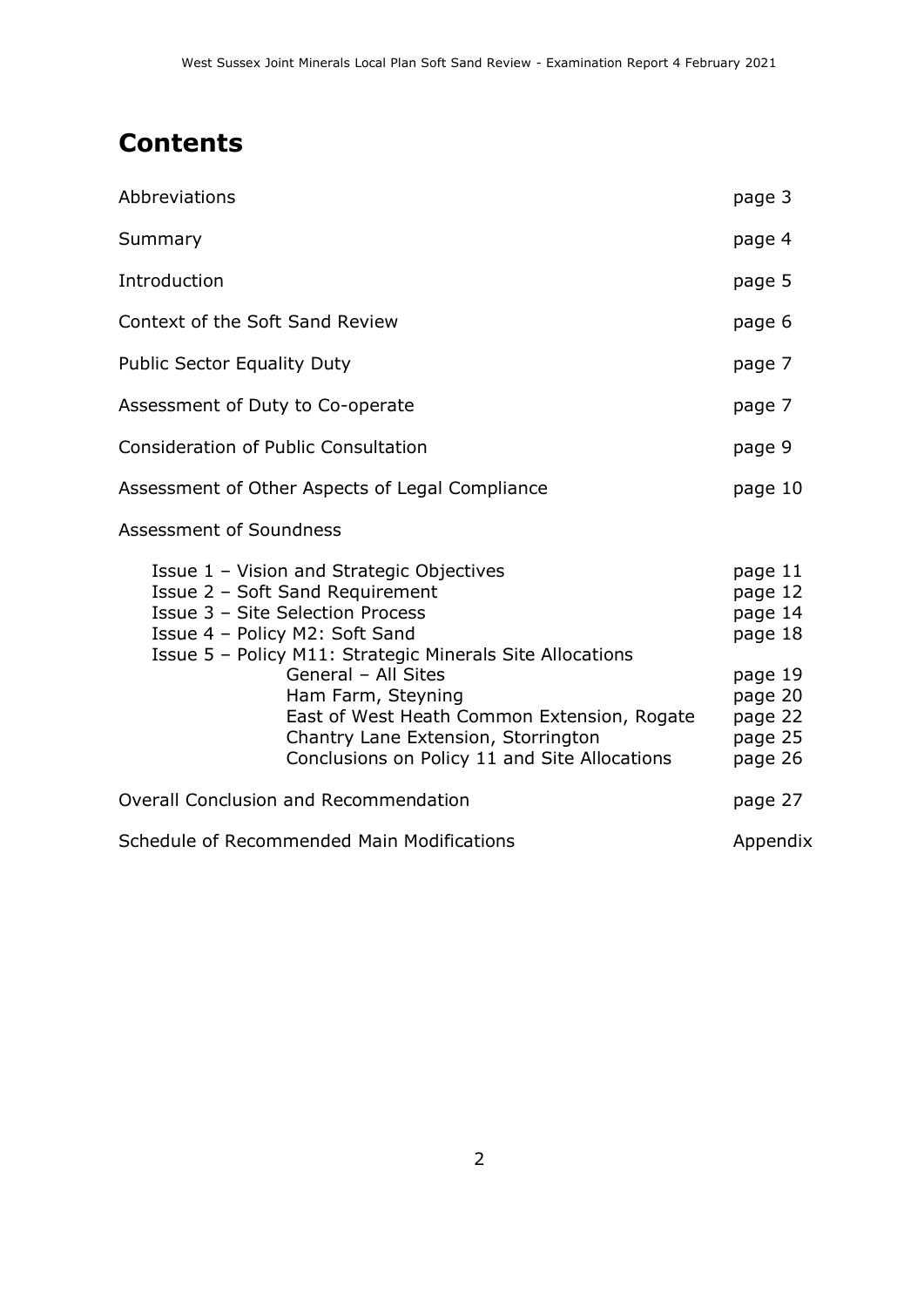# **Abbreviations**

| <b>AONB</b>     | Area of Outstanding Natural Beauty          |
|-----------------|---------------------------------------------|
| DP.             | Development Principle                       |
| <b>DtC</b>      | Duty to Co-operate                          |
| <b>HRA</b>      | <b>Habitats Regulations Assessment</b>      |
| <b>JMLP</b>     | Joint Minerals Local Plan                   |
| <b>LAA</b>      | Local Aggregates Assessment                 |
| <b>LPA</b>      | Local Planning Authority                    |
| <b>MPA</b>      | Mineral Planning Authority                  |
| <b>MM</b>       | <b>Main Modification</b>                    |
| <b>NPPF</b>     | National Planning Policy Framework          |
| <b>PPG</b>      | <b>Planning Practice Guidance</b>           |
| <b>SA</b>       | <b>Sustainability Appraisal</b>             |
| <b>SDLP</b>     | South Downs Local Plan                      |
| <b>SDNP</b>     | South Downs National Park                   |
| <b>SDNPA</b>    | South Downs National Park Authority         |
| <b>SEEAWP</b>   | South East England Aggregates Working Party |
| <b>SoCG</b>     | <b>Statement of Common Ground</b>           |
| <b>SSR</b>      | <b>Soft Sand Review</b>                     |
| the Authorities | <b>WSCC and SDNPA</b>                       |
| <b>WSCC</b>     | <b>West Sussex County Council</b>           |
|                 |                                             |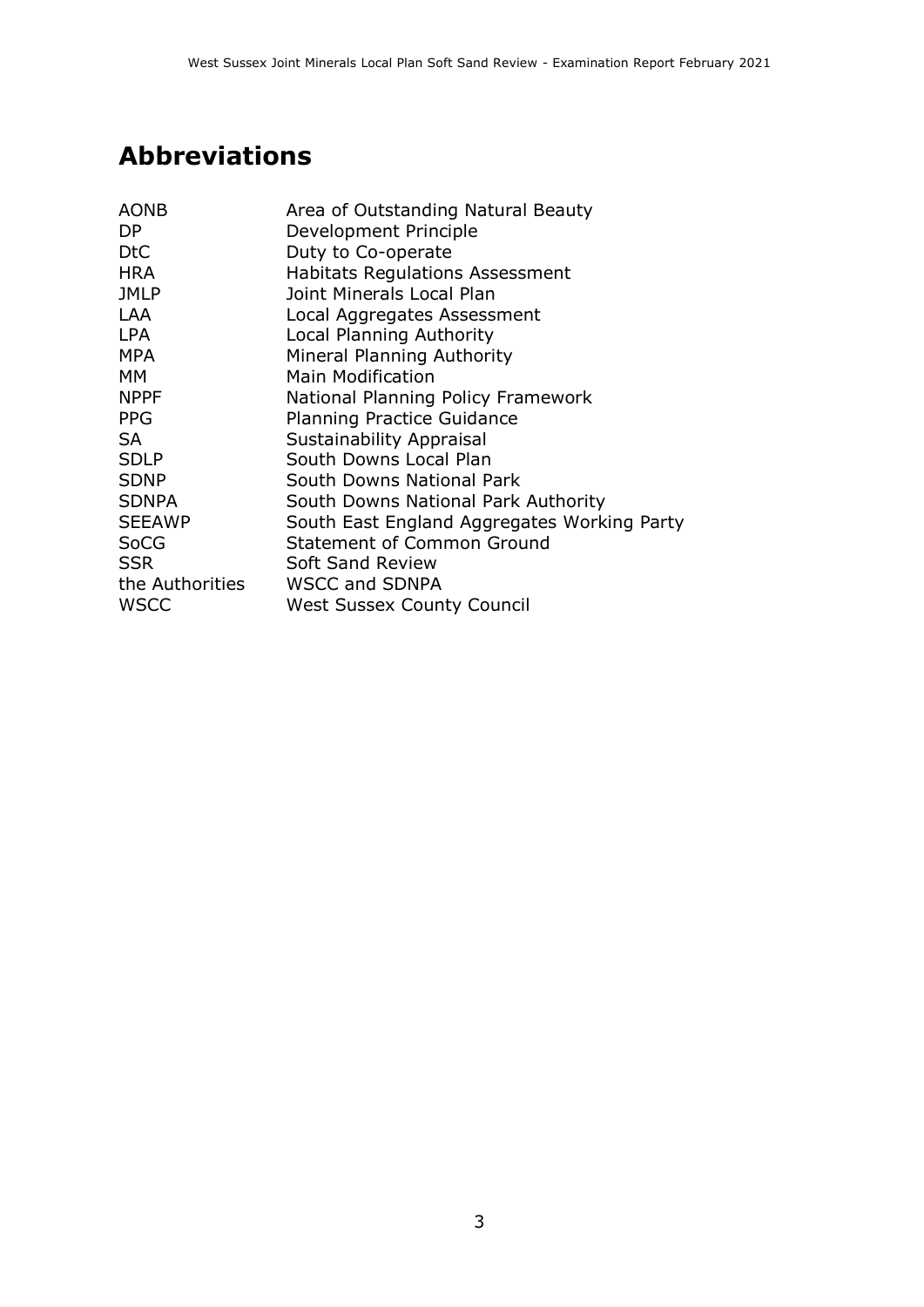### **Summary**

This report concludes that the West Sussex Joint Minerals Local Plan (JMLP) Single Issue Soft Sand Review (SSR) provides an appropriate basis for planning the extraction of soft sand from reserves within West Sussex, including that part of the South Downs National Park within the County, provided that a number of Main Modifications (MMs) are made to its proposals. West Sussex County Council and the South Downs National Park Authority, as joint Mineral Planning Authorities (the Authorities) have specifically requested that I recommend any MMs necessary to enable the policies and site allocations of the SSR to be adopted.

Following the Virtual Hearings, the Authorities prepared a Schedule of Proposed MMs and completed Sustainability Appraisal (SA) and Habitats Regulations Assessment (HRA) of the changes. The MMs and the SA and HRA were subject to public consultation over an eight week period. In some cases I have amended the detailed wording of the MMs where necessary. I have recommended the implementation of the MMs after considering all the representations made in response to the consultation.

The Main Modifications are summarised as follows:

- Updated figures and text to Section 6.2 of the JMLP with respect to the existing supply of soft sand, based upon the most recent Local Aggregates Assessment (LAA) to make also express reference to planning for a steady and adequate supply, including from allocated or permitted sites outside of West Sussex (MMs1-3);
- Amendments to the development principles for the three allocated soft sand sites, including to require hydrological survey results to be taken into account and to avoid and minimise impact on Local Wildlife Sites (MM4, MM5, MM6, MM7);
- Amendments to the development principles for the three allocated soft sand sites to require identification and incorporation of opportunities for net gains in biodiversity, in accordance with national policy (MM5, MM6, MM7).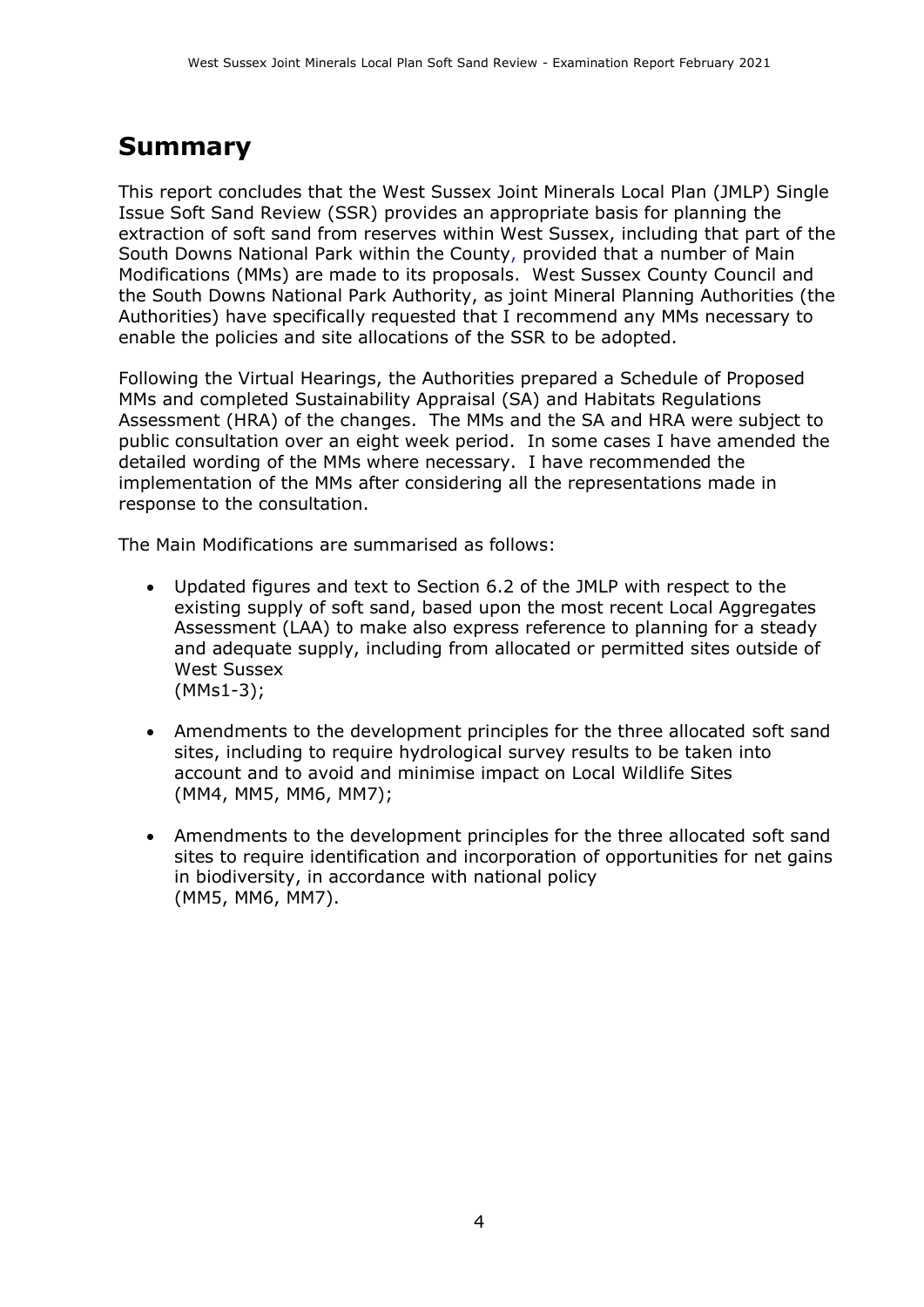# **Introduction**

- 1. This Report contains my assessment of the West Sussex Joint Minerals Local Plan (JMLP) Single Issue Soft Sand Review (SSR) in terms of Section 20(5) of the Planning & Compulsory Purchase Act 2004 (as amended). It considers first whether the preparation of the SSR has complied with the Duty to Cooperate (DtC). It then considers whether the SSR is sound and whether it is compliant with all legal requirements. The National Planning Policy Framework 2019 (NPPF) (paragraph 35) makes clear that, in order to be sound, the SSR should be positively prepared, justified, effective and consistent with national policy.
- 2. The starting point for the Examination is the assumption that West Sussex County Council (WSCC) and the South Downs National Park Authority (SDNPA), as joint Mineral Planning Authorities (MPAs - the Authorities), have submitted what they consider to be a sound review.
- 3. The West Sussex Joint Minerals Local Plan Soft Sand Review, submitted in April 2020, formed the basis for the Examination. It is the same document as was published for consultation in January to March 2020*.*
- 4. The Hearings were conducted in accordance with established procedure as virtual events via Zoom, live-streamed to the public, due to the Covid19 pandemic restrictions on public meetings.

#### **Main Modifications**

- 5. In accordance with section 20(7C) of the 2004 Act, the Authorities requested that I recommend any Main Modifications (MMs) necessary to rectify matters that make the proposals of the SSR for changes to the JMLP unsound and thus incapable of being adopted. My Report explains why the recommended MMs, all of which relate to matters that were considered during the Examination, are necessary.
- 6. The MMs only relate to the proposals to modify the JMLP put forward by the SSR, referenced SSR1-43 and set out in Section 4 of the SSR document. The SSR document as a whole is not for adoption as a separate development plan document. The MMs are referenced in bold in the report (**MM1-7**) and are set out in full in the **Appendix** to this Report.
- 7. Following the Examination Hearings, the Authorities prepared a Schedule of Proposed MMs. This was subject to Sustainability Appraisal (SA), Habitats Regulations Assessment (HRA) and public consultation for a period of eight weeks in December-January 2020-21. I have taken account of the consultation responses in coming to my conclusions in this Report and I have made some amendments to the detailed wording of the MMs for clarity, consistency and effectiveness. None of these amendments significantly alters the content of the MMs as published for consultation or undermines the participatory processes and SA that has been undertaken. Where necessary, I have highlighted these amendments in the Report. None of the responses to the MM consultation raised matters requiring further oral Hearings.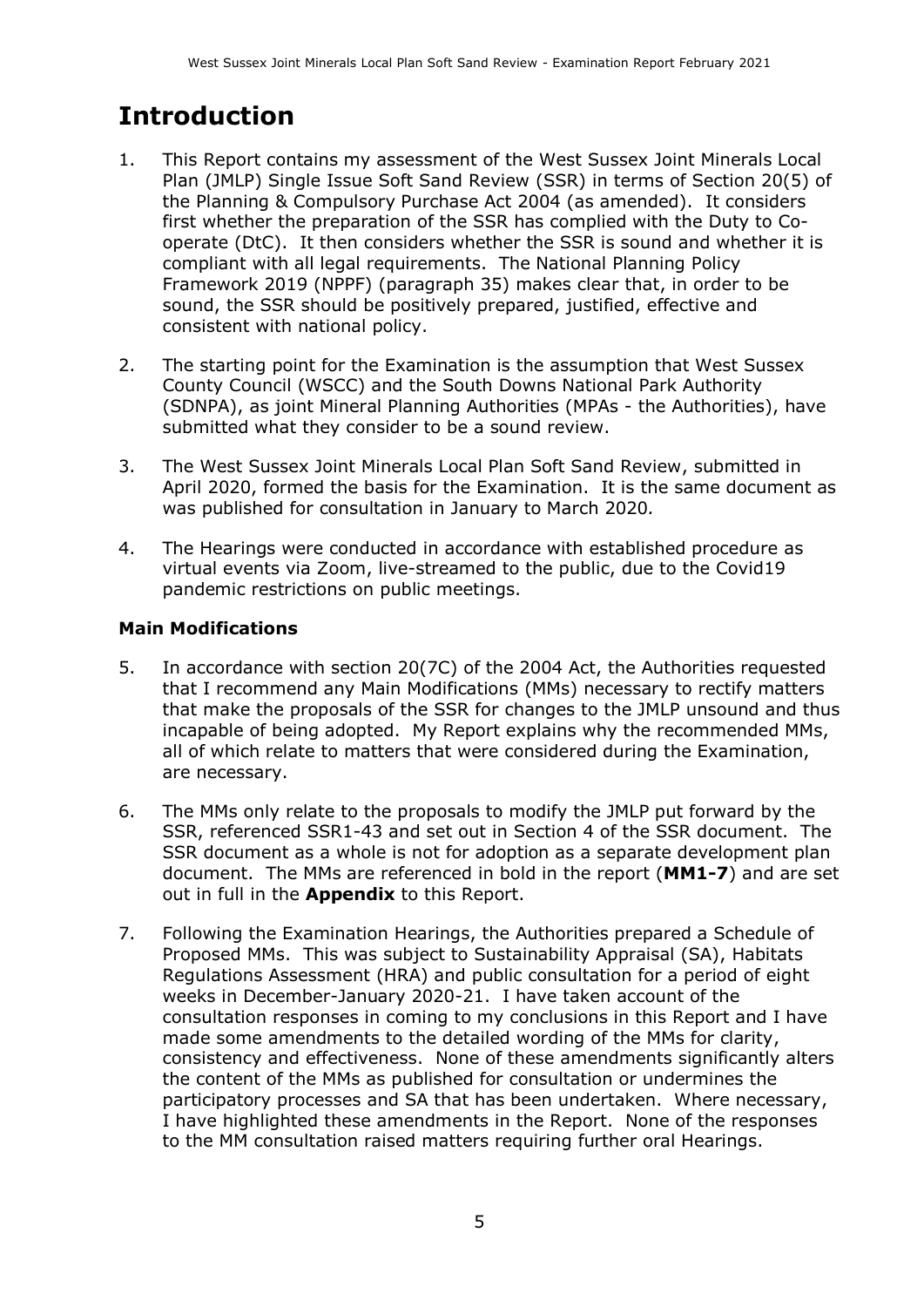#### **Policies Map**

- 8. The Authorities must maintain adopted policies maps which illustrate geographically the application of the policies in the adopted development plan. When submitting a local plan for examination, the Authorities are required to provide a submission policies map showing the changes to the adopted policies map that would result from the proposals in the submitted plan. In this case, the submission policies maps comprise the set of site plans contained within the SSR document.
- 9. None of the MMs to the SSR proposals recommended in this Report affect the policies maps. However, when the policy changes and site allocations of the SSR are adopted within the JMLP, in order to comply with the legislation and give effect to the policies, the Authorities will need to update their adopted policies maps to include all the SSR changes.

# **Context of the Soft Sand Review**

- 10. The Authorities are required to plan for a steady and adequate supply of minerals in accordance with paragraph 207 of the NPPF.
- 11. The West Sussex JMLP was jointly prepared by the Authorities and adopted in July 2018. The JMLP sets out strategic policies for a number of different types of mineral for the period to 2033.
- 12. During the examination of the JMLP in September 2017, concerns were raised about its strategy for the extraction of soft sand. On adoption, the JMLP was modified to delete references to planning for a declining amount of sand extraction from within the SDNP, to reword Policy M2 for Soft Sand and to delete a proposed allocation of the Ham Farm site from Policy M11.
- 13. As currently adopted, Policy M2 requires the Authorities to commence the Single Issue SSR within six months of the adoption of the JMLP and for the SSR to be submitted to the Secretary of State for examination within two years of its commencement.
- 14. With respect to that part of the County of West Sussex that lies within the boundary of the SDNP, legislation<sup>1</sup> on the statutory purposes and duty for national parks requires that great weight be given to conserving and enhancing the landscape and scenic beauty of the SDNP, which enjoys the highest level of policy protection.
- 15. The SSR considers three key issues of: the identified need for soft sand to the end date of the JMLP in 2033, options for meeting any identified shortfall in supply, and the identification of potential sites for the extraction of soft sand and their allocation if required.

 $1$  National Parks and Access to the Countryside Act 1949, as amended by the Environment Act 1995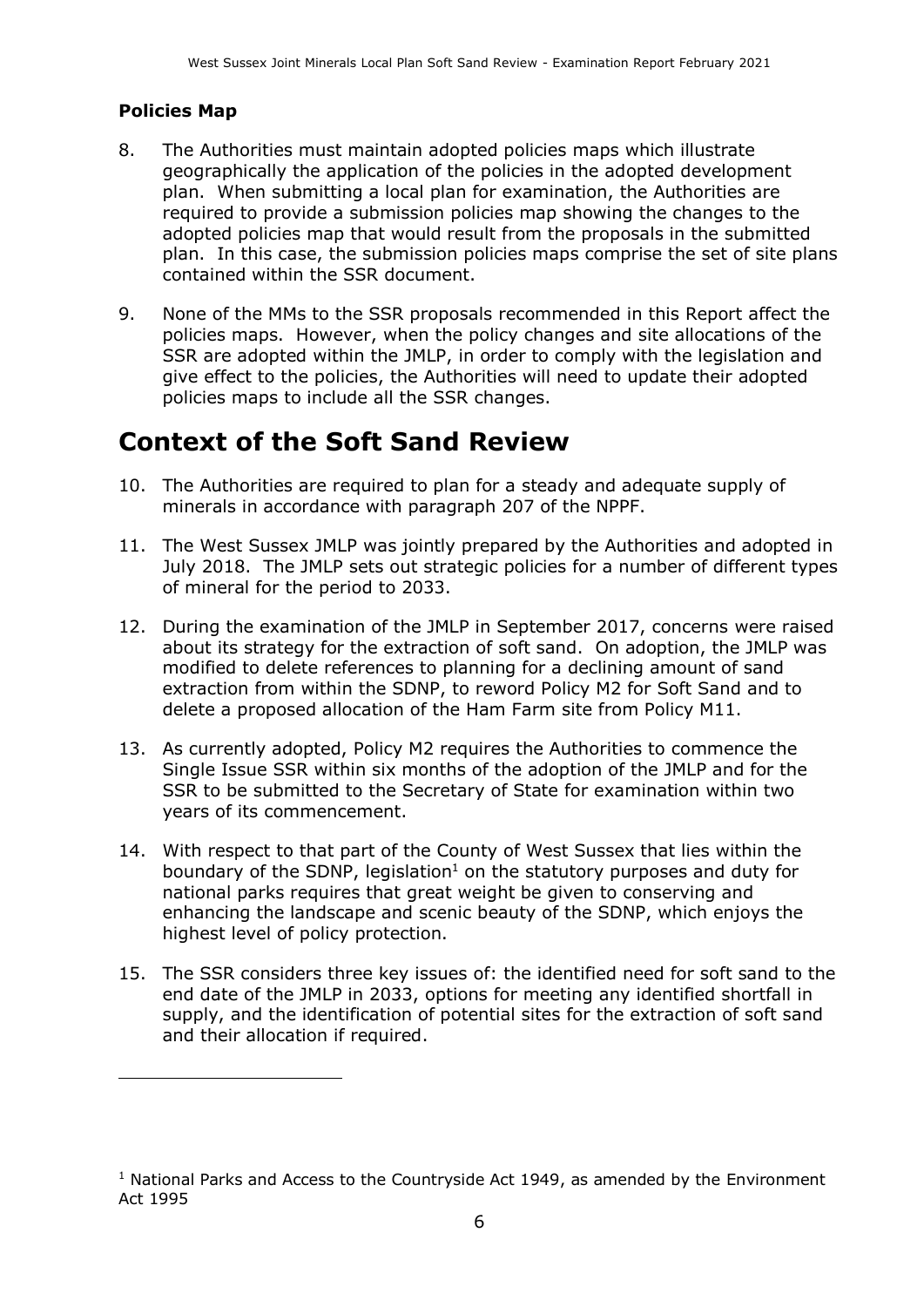- 16. The SSR is limited to soft sand and is not required to consider any other mineral planning issue or to propose changes to any other part of the JMLP as currently adopted.
- 17. In practical terms, the SSR is not for adoption in its entirety as a separate development plan document but the changes it proposes, with the recommended MMs, will amend the JMLP with respect only to its strategy and provisions for the supply of soft sand.

# **Public Sector Equality Duty**

- 18. I have had due regard to the aims expressed in S149(1) of the Equality Act 2010. However, in connection with the limited scope of the SSR related to the extraction of a single mineral, I have detected no issue that would be likely to impinge upon the three aims of the Act to eliminate discrimination, advance equality of opportunity and foster good relations or affect persons of relevant protected characteristics such as age, disability, race or beliefs.
- 19. I find no reason to question the essential conclusion of the submitted Equalities Assessment that the SSR is not expected to discriminate against sections of the community. That is, given that the currently adopted JMLP includes policies to protect people from, and manage the negative social impacts associated with inappropriate minerals extraction (for example, loss of amenity space, increases in noise, dust, pollutants and traffic and general health and community safety concerns).

### **Assessment of the Duty to Co-operate**

- 20. Section 20(5)(c) of the 2004 Act requires that I consider whether the joint Authorities complied with any duty imposed on it by section 33A in respect of the preparation of the SSR. This requires constructive, active and on-going engagement with local authorities and other prescribed bodies with respect to strategic matters affecting more than one planning area. It is necessary for the Authorities to demonstrate that the SSR, on submission, is compliant with this Duty to Co-operate (DtC).
- 21. The Authorities submitted evidence in connection with the DtC by way of a Duty to Co-operate Statement which accompanied the consultation draft SSR with an updating addendum on submission, followed by post-submission answers to initial questions posed by myself. This evidence demonstrates that, throughout the preparation of the SSR, the Authorities engaged with all other authorities and prescribed bodies, as applicable. These included neighbouring District and County Councils, East Sussex, Essex, Kent and Hampshire County Councils and many other more distant MPAs, as well as the Environment Agency, Natural England, Historic England, Highways England, and the Marine Management Organisation. The Authorities are members of the South East England Aggregate Working Party (SEEAWP) on the coordination of the supply of aggregate minerals, including soft sand, involving both MPAs and mineral industry stakeholders.
- 22. Prior to the comparatively recent adoption of the JMLP in 2018, its preparation was found at examination to be compliant with the DtC. In that context, it is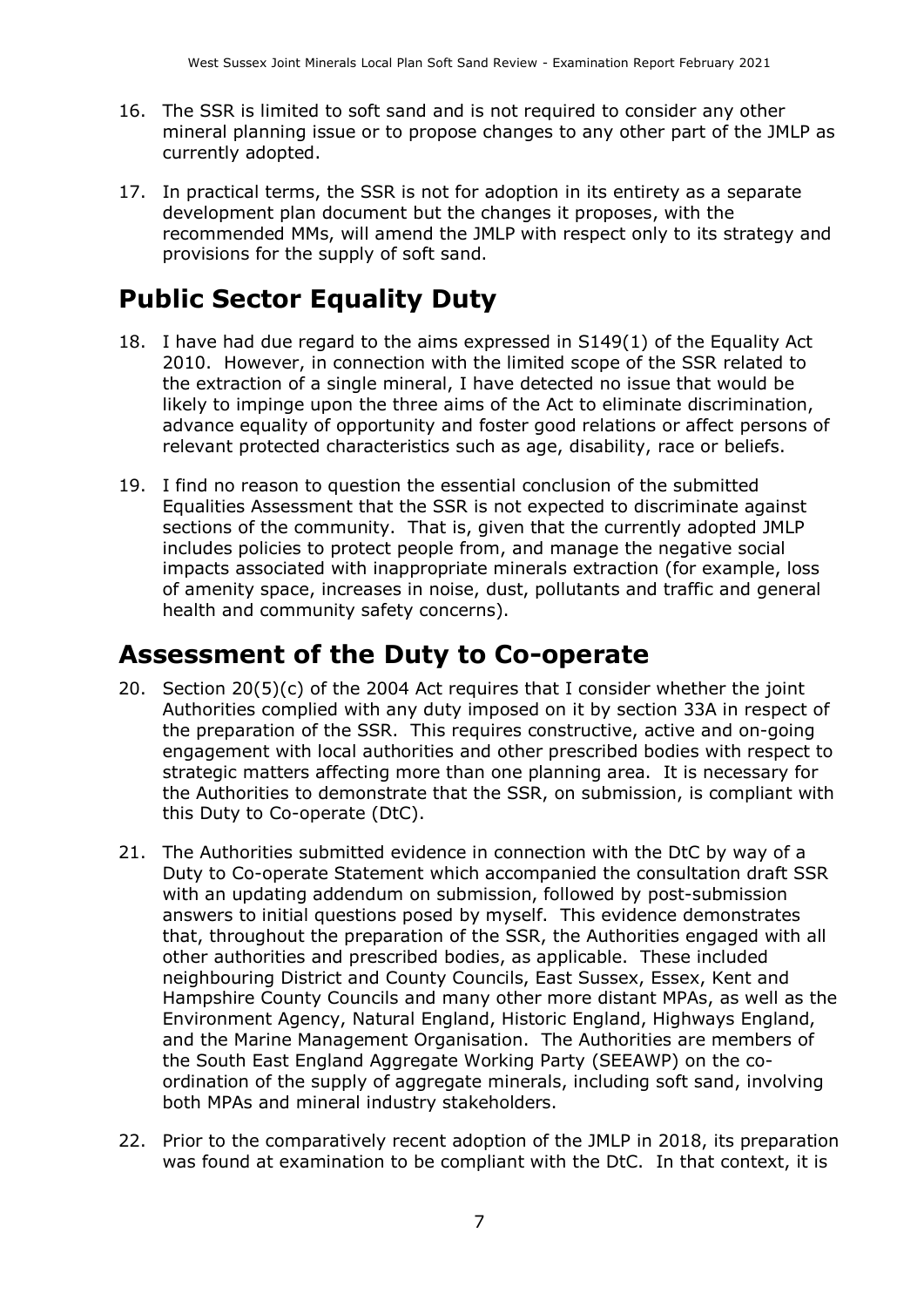appropriate that this assessment of the DtC should focus on the crossboundary single strategic issue of soft sand provision.

- 23. The strategic priorities for soft sand are appropriately defined as maintaining an adequate supply against need identified in the Local Aggregates Assessment (LAA) and the identification of potential soft sand mineral sites. The LAA, amended since the submission of the SSR, is produced by the joint Authorities on evidence updated to 2019, including information gathered via membership of the SEEAWP. The allocation of three soft sand sites by the draft SSR is the outcome of targeted engagement between the several MPAs and correspondence with the prescribed bodies noted above. Judgements made on the selection of sites for allocation was evidently informed by consultation with the prescribed bodies, resulting in Statements of Common Ground (SoCGs).
- 24. An essentially factual Soft Sand Position Statement (former Soft Sand SoCG) between relevant MPAs notes significant landscape, environmental and recreational constraints upon soft sand extraction in the South East. It is also noted that the allocation of additional sites necessary to maintain the requisite steady and adequate supply requires a balance between the requirement for soft sand and conflict with these considerations. It is recognised that alternative marine or more distant land-based sources of soft sand are currently limited.
- 25. There is some evidence of increasing scope, through the life of the JMLP, for the importation of sea-dredged sands, potentially including soft sand, to contribute to the requirements identified by the annual LAA. At the same time, there are known problems of quality control with soft sand from that source. This therefore appears to be an area for careful consideration in future five-yearly reviews of the JMLP, with the aim of minimising the adverse impacts of the exploitation of land-based reserves. However, this does not amount to evidence of any failure in meeting the DtC in connection with this SSR, noting also that the SA has considered all potential sources of soft sand.
- 26. A SoCG between the Authorities and Kent and East Sussex County Councils and Brighton and Hove City Council agrees that planned provision, based on respective LAAs, should avoid National Parks and Areas of Outstanding Natural Beauty (AONBs) but that reserves may be worked to contribute to the needs of other areas. A potential soft sand surplus of 0.7 million tonnes identified in Kent could make a meaningful contribution to wider regional need, including that of West Sussex, recognising the constraints of the SDNP. That is, subject to annual LAA monitoring in Kent and any resulting review of the Kent Mineral Sites Plan. However, it is agreed that, in meeting the identified shortfall of the West Sussex LAA in practice, the joint Authorities will take account of the planned surplus in Kent. This agreement follows the examination of the Kent Mineral Sites Plan where the potential availability of a 0.7 million tonnes soft sand surplus was considered and is now acknowledged in that Plan, as now adopted.
- 27. A further SoCG between WSCC and the West Sussex Local Planning Authorities (LPAs) sets out the agreed positions on general matters relating to minerals planning, waste planning and other statutory and non-statutory functions and services provided by WSCC.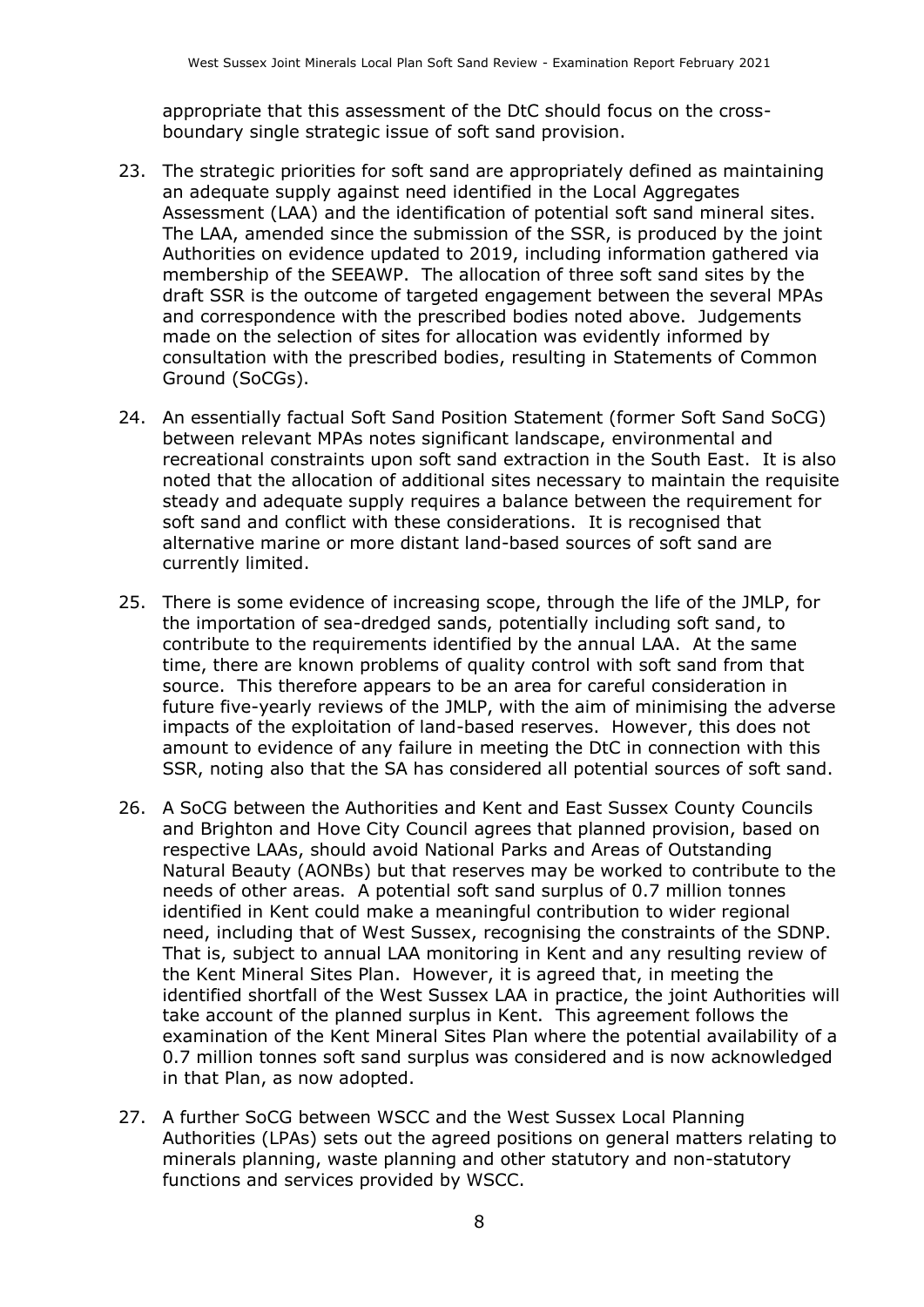- 28. Some uncertainty remains as to whether any surplus soft sand in Kent would in practice be available to meet any shortfall in West Sussex. However, there is no obligation, in meeting the DtC to finalise agreement on every aspect of cross-boundary engagement. Any outstanding questions regarding the quantification of need, distribution of supply and choice of sites for soft sand extraction are matters for the Assessment of Soundness below and do not affect the judgement on the DtC as a legal requirement.
- 29. Overall, I am satisfied that, where necessary, the Authorities have engaged constructively, actively and on an on-going basis in the preparation of the SSR and that the Duty to Co-operate has therefore been met.

# **Consideration of Public Consultation**

- 30. With respect to public consultation, at the time the SSR was submitted for examination, the Authorities stated that they were unable to make hard copies of Submission Documents available to the public, due to closure of deposit points during Covid19 restrictions, but would make them available as soon as reasonably practicable in terms of Regulation 22(3). In practice, legislation made in July 2020<sup>2</sup>, removes, on a temporary basis, the requirements on local planning authorities to make certain documents available for inspection at premises and to provide hard copies on request. The Authorities have made all documents available online, and made arrangements to meet any specific requests from interested parties and representors unable to access documents electronically. I am satisfied that, at the close of the Examination there has been no disadvantage to any party in this respect.
- 31. There is some outstanding public concern regarding the process of the preparation of the JMLP and the SSR. That is especially because the Ham Farm allocation was removed from the JMLP following the examination in 2018, when the Inspector concluded that the proposed strategy for soft sand was unsound. Ham Farm was then reallocated on the evidence supporting the SSR. This concern is understandable. However, public consultation on the SSR itself, as well as on the proposed MMs to it, was evidently carried out in compliance with the *Statements of Community Involvement* of the respective joint Authorities.

# **Assessment of Other Aspects of Legal Compliance**

32. The SSR has been prepared in accordance with the *Local Development*  **Schemes** of the respective joint Authorities, as updated with respect to the projected date of adoption of its proposals.

 $2$  Town and Country Planning (Local Planning) (England) (Coronavirus) (Amendment) Regulations 2020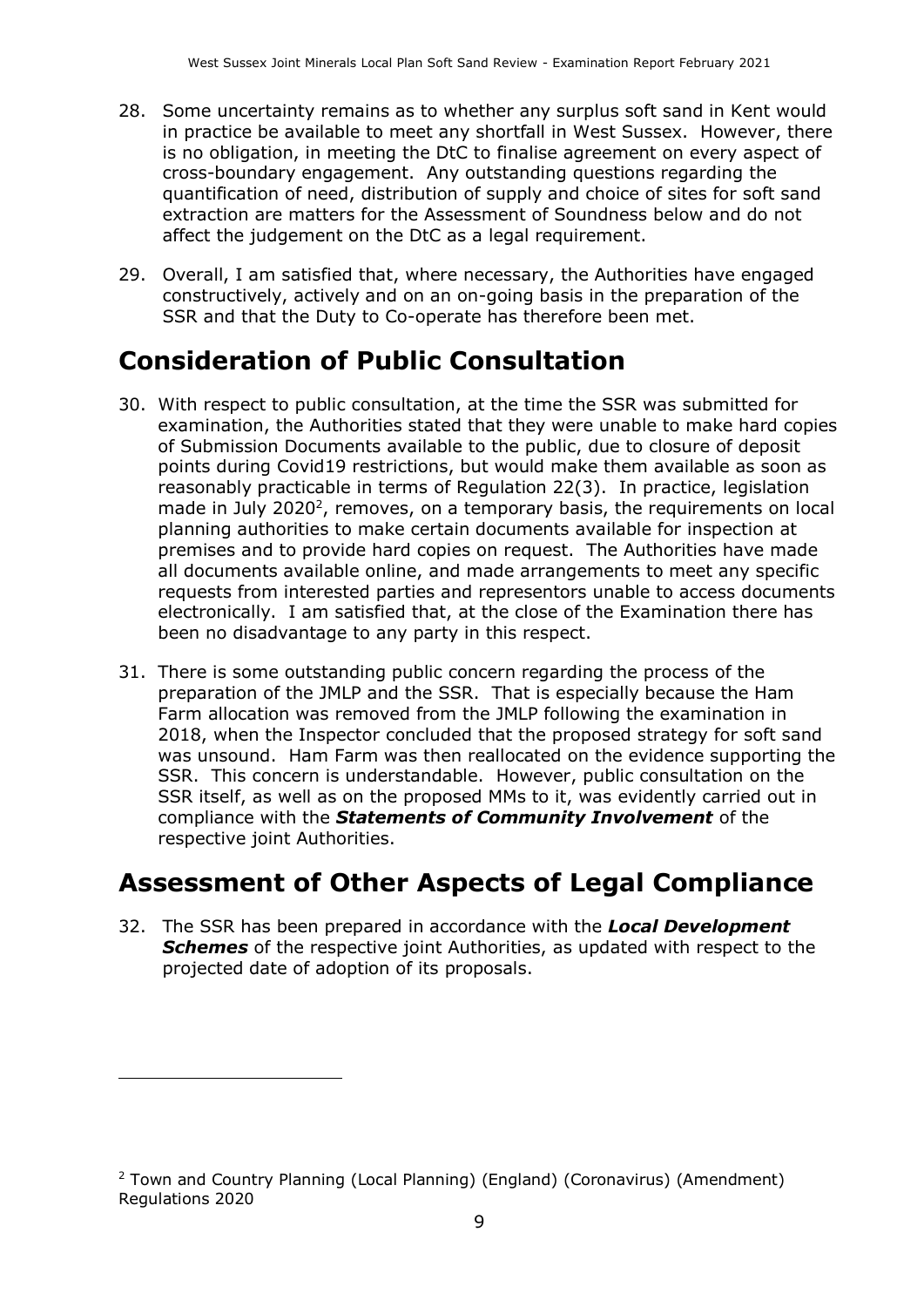- 33. *Sustainability Appraisal* (SA) has been carried out on the SSR and the MMs and is adequate. The evidence contained within the SA is taken into account elsewhere in this Report.
- 34. The *Habitats Regulations Report* of September 2019 includes an Appropriate Assessment and concludes that, on information available at the plan preparation stage, the three allocation sites for soft sand are not expected to have an adverse effect on the integrity of European sites, alone or in combination with other plans and projects. That is subject only to certain mitigation measures in connection with any future applications. These are to control sediment loading for the East of West Heath Extension and Chantry Lane Extension and project-level Appropriate Assessment to address impacts on bats, for the East of West Heath Extension and Chantry Lane Extension, and air quality for all three sites, as required by the respective development principles. An Addendum to the HRA confirms that none of the MMs would alter the conclusions of the submitted HRA.
- 35. The Development Plan, taken as a whole, including the adopted JMLP and the South Downs Local Plan (SDLP), contains a vision and objectives which address the *strategic priorities* for the development and use of land in West Sussex, which will naturally apply to the soft sand provisions of the SSR once adopted within the JMLP*.*
- 36. The Development Plan, taken as a whole, including the adopted JMLP and SDLP, contains policies designed to secure that the development and use of land in West Sussex contributes to the mitigation of, and adaptation to, *climate change*. These policies will naturally encompass the soft sand provisions of the SSR, once adopted within the JMLP.
- 37. The SSR complies with all *other relevant legal requirements*, including the 2004 Act (as amended) and the 2012 Regulations. Regulations 8(4) and 8(5) require that the proposals of the SSR be consistent with the development plan unless they are intended to supersede policies in the adopted development plan. That exception applies in this case and the relationship of the SSR to the JMLP, and thus to the development plan as a whole, is clearly stated in the submitted SSR document.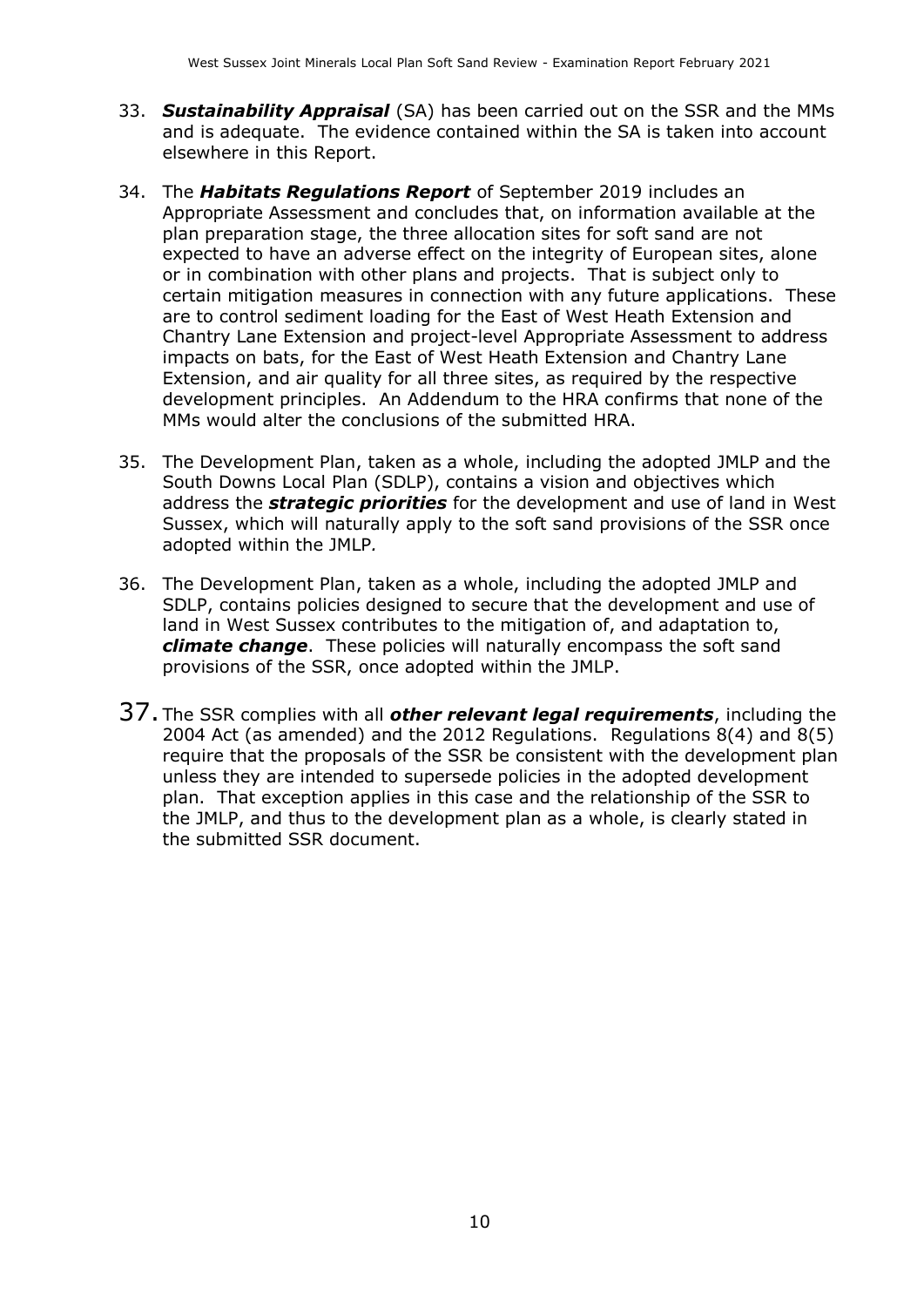# **Assessment of Soundness**

#### **Main Issues**

38. Taking account of all the representations, the written evidence and the discussions that took place at the Examination Hearings, I have identified five main issues upon which the soundness of the SSR depends. This Report deals with these main issues. It does not respond to every point or issue raised by Representors.

#### **Issue 1 – Vision and Strategic Objectives**

#### *Is the SSR based on an appropriate Vision and appropriate Objectives, taking into account those of the adopted JMLP and SDNP as well as national policy, legislation and guidance governing National Parks?*

- 39. The Vision and Strategic Objectives applicable to all mineral development in West Sussex are established within the adopted JMLP, taking account of national policy, legislation and guidance governing National Parks. The SSR considers a single issue, as expressly required by the currently adopted version of Policy M2 of the JMLP. The ultimate adoption of its proposals will not create a new development plan document but will amend the adopted JMLP. There is no requirement and no basis for the SSR to revisit the adopted overarching Vision and Strategic Objectives of the JMLP.
- 40. The Strategic Objectives include No1, relating generally to the prudent and efficient production and adequate and steady supply of minerals, No2 to prioritise the use of secondary and recycled aggregates over primary sources and No3, to make necessary provision for soft sand, among other land-won aggregates, from outside the SDNP where possible, only allowing development within the SDNP exceptionally and in the public interest.
- 41. Other Strategic Objectives establish a commitment to protect health and amenity, conserve and enhance the landscape of West Sussex and the special qualities of the SDNP and AONBs, protect the natural and historic environment, minimise flood risk and ensure high quality mitigation and restoration to appropriate after uses.
- 42. Consideration of whether, in practice, the SSR implements and is consistent with that Vision and those Strategic Objectives is inherent in the assessment that follows of the remaining matters of soundness.
- 43. However, for clarity, effectiveness and consistency with the adopted JMLP, **MM2** to Proposal SSR4 is necessary to correct an erroneous deletion from new paragraph 6.2.15 of a proper reference within Strategic Objective 1 to planning for a steady and adequate supply of aggregates. It is noted that the consultation version of MM2, in terms of ensuring a steady and adequate supply of minerals, is not strictly consistent with paragraph 207 of the NPPF in this respect. However, proposed modified paragraph 6.2.15 of the JMLP merely repeats its earlier adopted Objectives 1 and 3 and a further amendment here would not be appropriate in the context of this single issue review.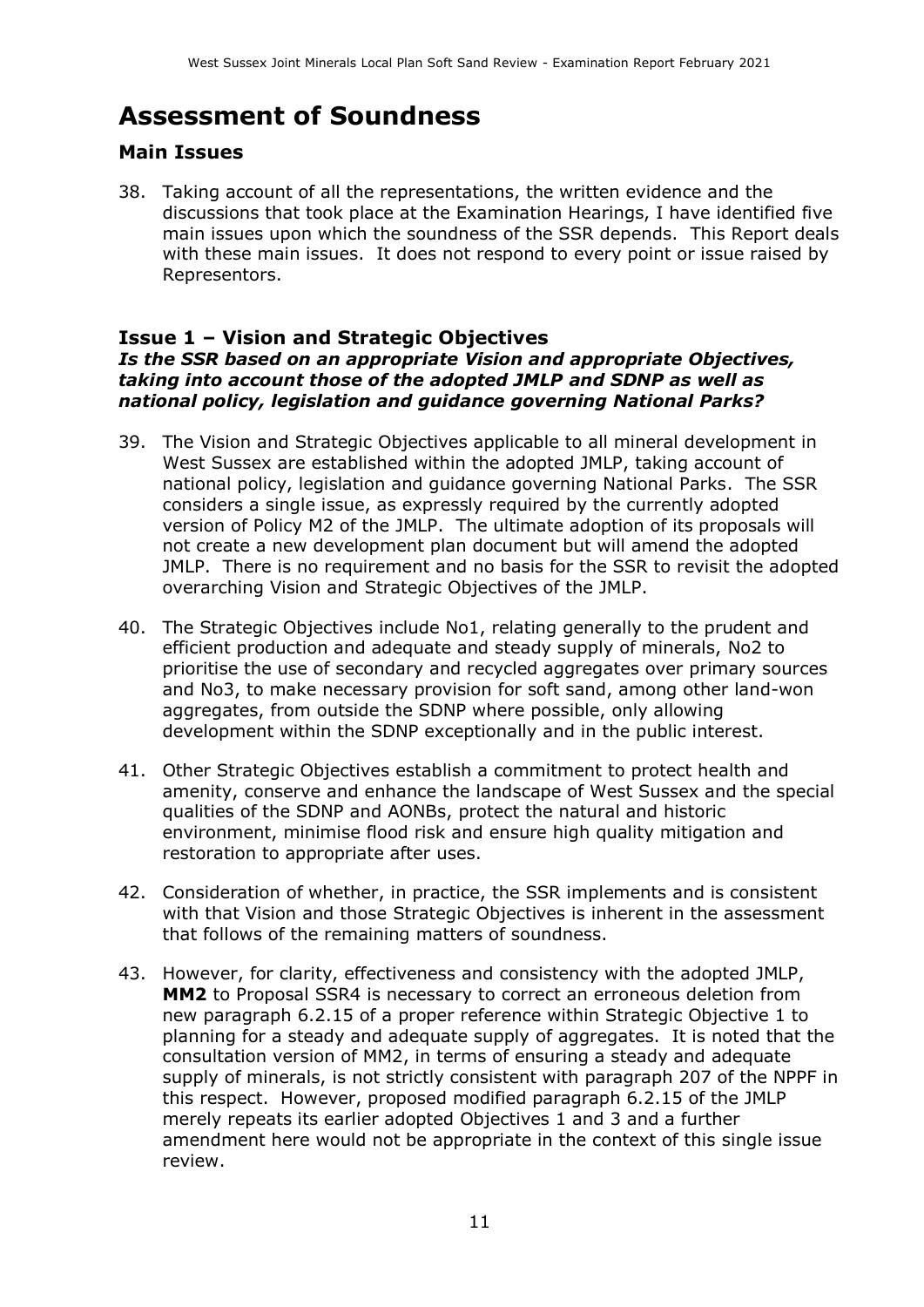44. Further, for full justification and effectiveness of the JMLP, **MM3** to Proposal SSR5 is also necessary. This inserts a footnote to make clear that the preferred soft sand provision from outside the SDNP should only derive from opportunities identified in adopted or emerging minerals plans or from existing permitted sites.

#### **Issue 2 – Soft Sand Requirement** *Is the Soft Sand requirement of the SSR soundly based on robust evidence and appropriately expressed?*

#### *Approach*

- 45. The SSR does not specify a precise soft sand requirement figure for the period of the JMLP. The Soft Sand Policy M2 merely provides for allowing allocated or unallocated sites, subject to a range of need, transportation and environmental criteria, in order to plan for a steady and adequate supply and maintain at least a seven year landbank related to the most recent LAA.
- 46. As submitted, the supporting text to Policy M2 provides an account of the demand and supply data from the 2018 LAA, indicating a range of predicted shortfall in supply over the period of the JMLP.
- 47. The shortfall range is calculated with reference to a series of demand scenarios, from simple reliance upon average prior sales over 10 years to an assumed future growth rate in housing construction in West Sussex; for that is the accepted main end use of soft sand.
- 48. Data on aggregate reserves is collated annually through surveys with quarry operators, conducted in conjunction with SEEAWP, and the outcomes provide information for individual LAAs. The latest reserves data for West Sussex is now set out in the 2019 LAA.
- 49. When based upon the ten-year average figures to 2019, in accordance with the national Planning Practice Guidance (PPG), the annual soft sand sales figure is 0.29 million tonnes. The latest three-year trend is slightly higher. The LAA considers assumptions, also as advised by the PPG, that housing construction could grow and the LAA estimates that this could occur by up to 28.8%, based on planned housing provision in adopted and emerging development plans, as a primary development indicator. This results in a total requirement in the range of 4.04 to 5.21 million tonnes. Current reserves are estimated as 2.30 million tonnes, resulting in a net shortfall of between 1.74 and 2.91 million tonnes over the JMLP period to 2033.
- 50. The LAA states that West Sussex is a net exporter of soft sand on the basis of data from 2014 and the Authorities rightly accept that this occurs and that they are required to plan for a steady and adequate supply to meet the requirement, whether or not it is used within the JMLP area.
- 51. I consider that the basic approach of the SSR, as set out in the proposals for Policy M2 and its supporting text, is appropriate. It is also consistent with that of Policy M1 of the adopted JMLP for sharp sand and gravel, albeit no site allocations are deemed necessary for that mineral.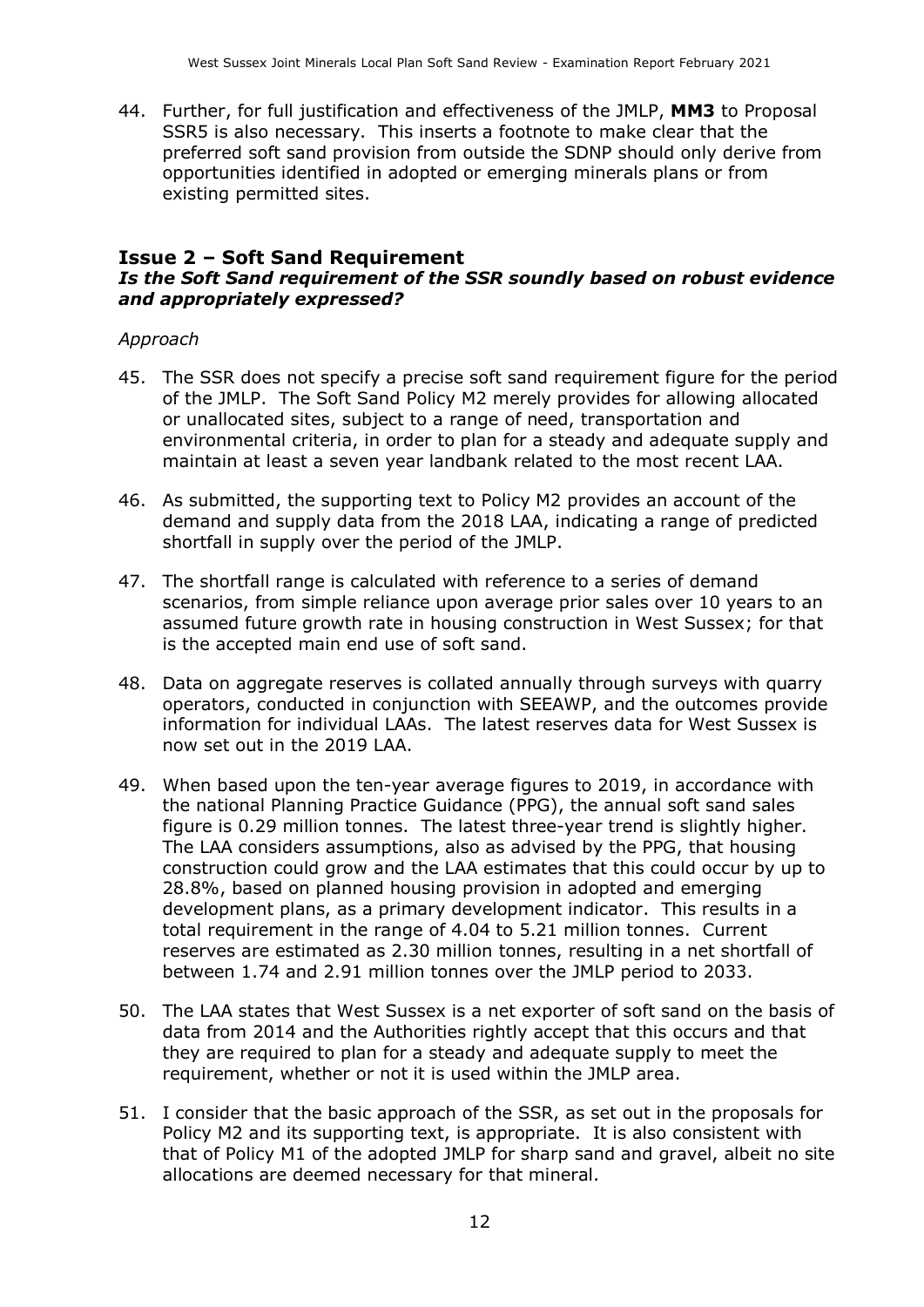#### *Other Development Indicators*

- 52. However, a number of other factors potentially affecting the requirement for soft sand through the JMLP period deserve consideration.
- 53. Notwithstanding the provisions of adopted development plans, there is an established Government imperative to boost housing supply by 300,000 homes per year nationally, compared with significantly lower outturns in past years. There is also evidence that the proportion of soft sand used in house construction is increasing. One estimate is that these factors could result in the upper end of the soft sand requirement range for West Sussex rising to as much as 6.55 million tonnes, representing a shortfall of 4.25 million tonnes during the JMLP period
- 54. With respect to the existing supply of permitted reserves; this relies on a relatively small number of sites, of which some are currently inactive, raising the question whether they will in practice contribute to the overall requirement, also implying a higher net shortfall figure.
- 55. Another factor is the degree to which soft sand reserves might increasingly be diverted to highly specialised end products unrelated to building, thus enlarging the overall upper requirement figure still derived from the uplift due to home construction.
- 56. Against these factors suggesting a greater requirement than predicted by the 2019 LAA, there is evidence of renewal of certain old mineral permissions with potential to yield soft sand.
- 57. It should also be taken into account that the current Covid19 pandemic restrictions will have caused a slowdown of construction and demand for soft sand.
- 58. All of these factors could have a greater or lesser influence upon the practical requirement for soft sand in West Sussex in the future years of the JMLP period. It is to be expected that current economic uncertainties following Brexit, together with the strictures of the ongoing Covid19 pandemic, will render the monitoring and prediction of aggregate requirements even less certain than hitherto. However, this Report is not the appropriate vehicle for conjecture as to whether the most recent LAA findings should be accepted in assessing SSR requirements. It is fundamental to the mineral planning process that, as laid down in Policy M2, the ongoing soft sand requirement is related to the LAA which will naturally take into account such economic and any resultant practical market fluctuations on an ongoing annual basis.
- 59. Moreover, the statutory requirement for five-yearly review of the JMLP and the PPG advice to rely upon an annual LAA to monitor demand and supply, together provide a proper basis for the Authorities to monitor ongoing requirement and manage supply, rather than attempting to predict a fixed requirement and provide for supply accordingly.
- 60. The current planning regime creates the appropriate opportunities for review of the JMLP in 2023, five years from adoption. In the meantime, market fluctuations, in particular any marked elevation in soft sand use in support of a boost in home construction, will manifest itself via emerging and adopted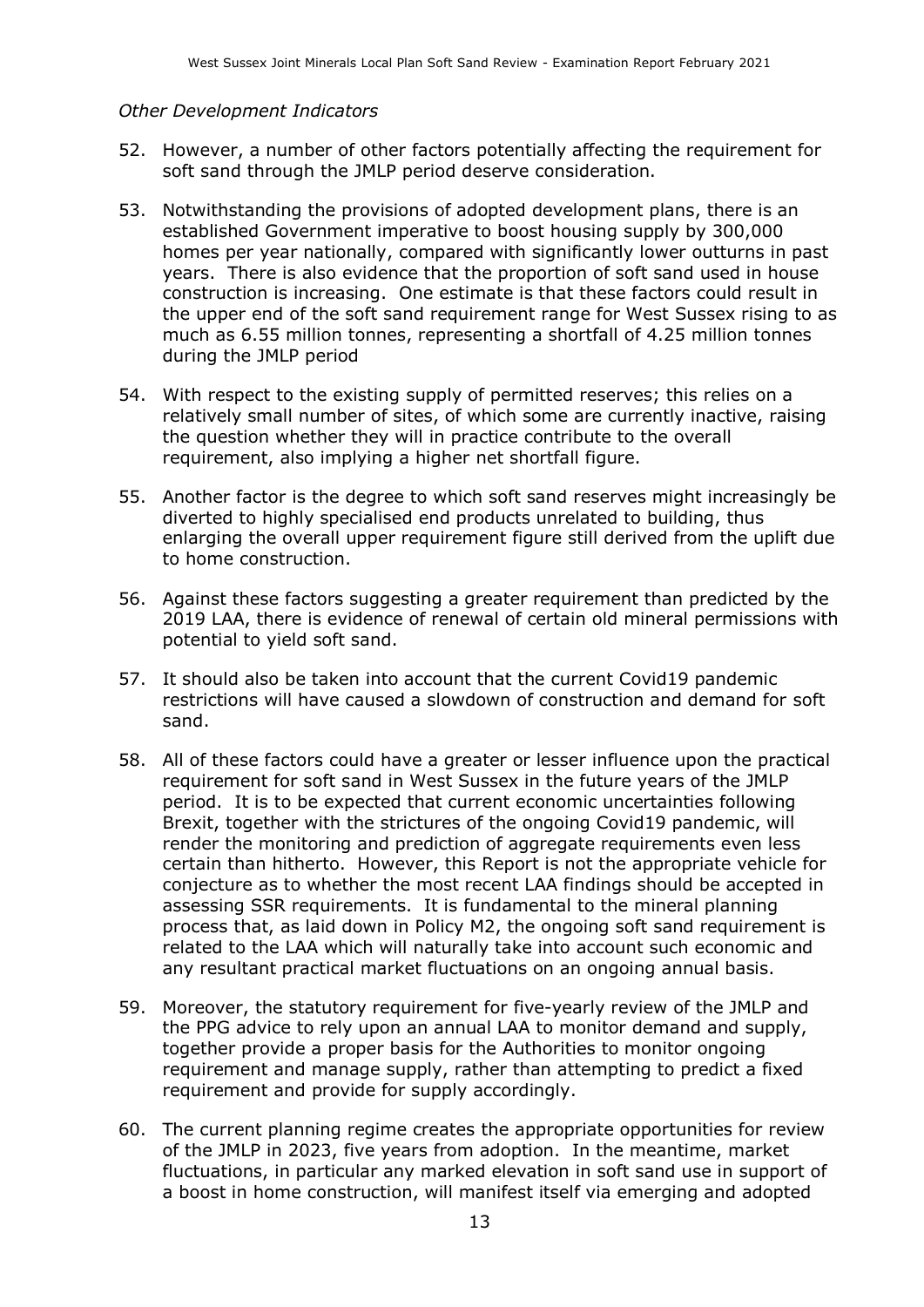development plan provisions to be taken into account in the annual LAA. There is no basis to assume a sudden increase in house building in West Sussex which, for the time being at least, depends upon the calculation methodology of the NPPF and PPG, and not upon a direct application of the broad national objective. Any depletion or increase in permitted reserves would also be monitored.

61. As for the effect of the pandemic, this is unpredictable but it must be noted that the Government remains committed to revitalising the economy and medical advances show signs of making way for this, such that any negative influence of the pandemic could be reversed over the life of the JMLP.

#### *Conclusions on Soft Sand Requirement*

- 62. The preparation of the SSR has evidently followed the advice of the PPG on Minerals, regarding the completion of and reliance upon LAAs in minerals planning. Further, the LAA has been considered by the SEEAWP, in compliance with the DtC, as noted above.
- 63. Proposal SSR3 is appropriate in inserting a new text paragraph 6.2.14, setting out the 2018 LAA need and landbank figures, subject to amendment to substitute the more recent figures of the 2019 LAA. This is achieved by **MM1**, as published, but this requires further amendment to make clear that the figures are taken from the 2019 LAA and to state expressly the shortfall range that follows from the difference between the demand and supply totals.
- 64. Subject those changes, I conclude that the soft sand requirement of the SSR, and the JMLP, once modified in accordance with it, is soundly based on robust evidence and appropriately expressed.
- 65. In reaching this conclusion I disregard any implication that the calculated requirement for soft sand in West Sussex should be influenced by planning constraints on potential extraction sites or their likely practical yield, particularly where these might lie within the boundary of the SDNP, given the specially protected status of its landscape. That would inappropriately conflate requirement and supply. Whether the SSR provides effectively to meet the calculated requirement in its selection of sites is for the remaining issues considered below.

#### **Issue 3 – Site Selection Process**

#### *Are the site allocations of the SSR soundly based upon a robust site selection process?*

#### *Strategy*

- 66. Fundamentally, minerals can only be worked where they occur and soft sand resources in West Sussex lie geologically within the Folkstone Formation and largely within the SDNP.
- 67. The Authorities considered five supply strategy options for soft sand; A, from sites within West Sussex outside the SDNP; B, from sites within West Sussex but including the SDNP; C, from sites outside West Sussex; D, from alternative sources; and E, from a combination of all those four options.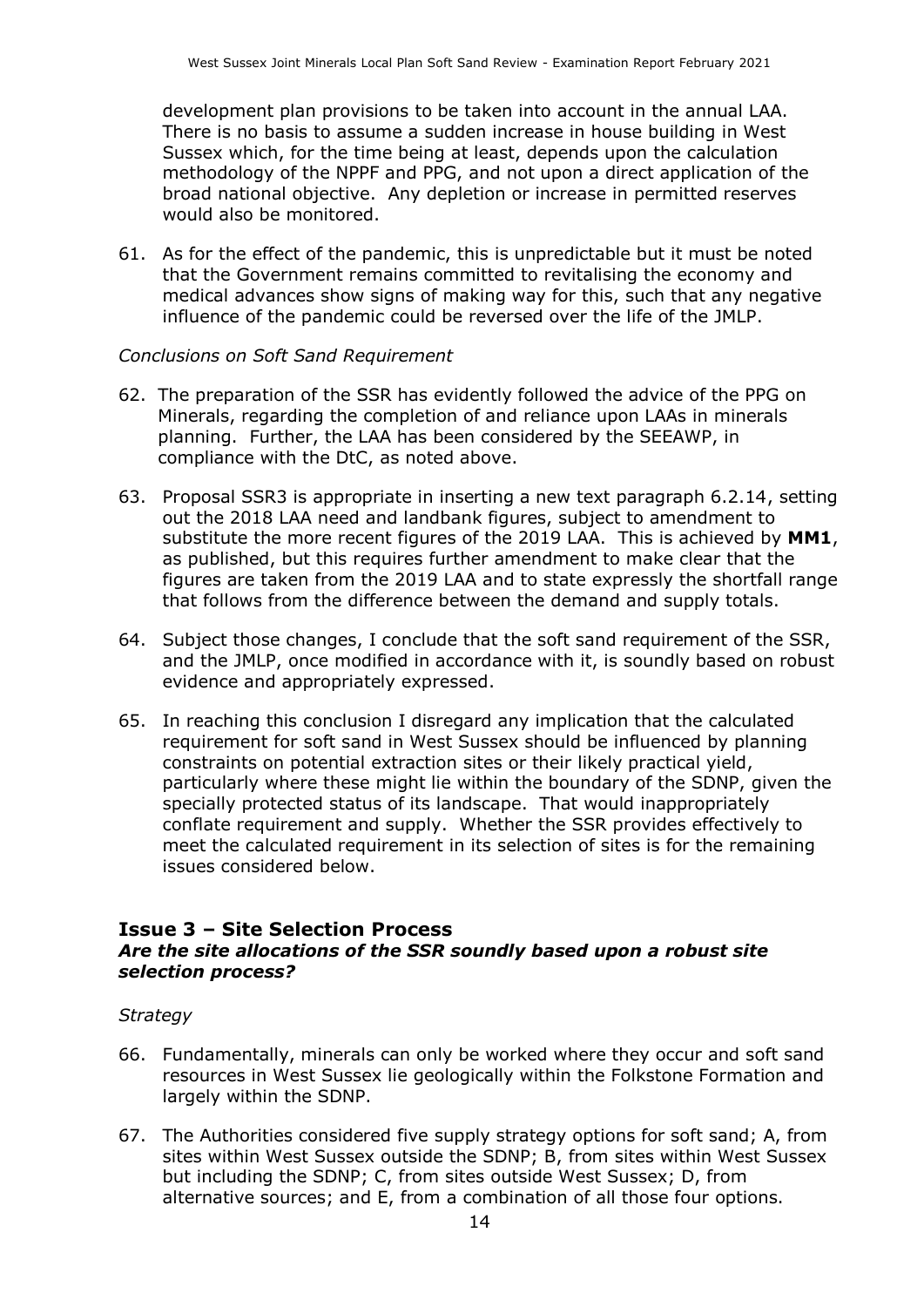- 68. There is no substantive dispute that the chosen Option E is the most reasonable and logical in terms of identifying a sufficient amount and certainty of supply considering all available sources.
- 69. The adopted JMLP includes five guiding principles for the selection of mineral sites. These are related to (1) opportunities for beneficial restoration, (2) environmental sensitivity and protection of amenity, (3) good access to the Lorry Route Network, (4) landscape protection and (5) avoidance of sterilisation of minerals. The SSR adds a further guiding principle of a preference for extensions to existing sites, subject to cumulative impact assessment. Whilst the site allocations of the SSR are regarded by some as contrary to its own guiding principles, these properly contribute to the basis for a planning balance to be achieved between competing harms and benefits. They cannot practically be taken as placing an absolute prohibition on any given potential soft sand site.

#### *Major Development*

- 70. Soft sand extraction is a type of operation regarded as major development in the NPPF and in legislation<sup>3</sup>. Under paragraph 172 and Footnote 55 of the NPPF, where a decision maker judges a proposal in the SDNP to represent major development, permission should not be granted other than in exceptional circumstances and where the development is demonstrably in the public interest. Consideration of major development should include assessment of need and local economy, cost and alternatives, and detriment to the environment, landscape and recreation. Otherwise, what constitutes major development is not defined in national policy.
- 71. Proposals for major development within the SDNP are subject to Core Policy SD3 of the adopted SDLP 2019 in the same terms as paragraph 172 of the NPPF. The Policy provides that, in determining whether a proposal for soft sand extraction constitutes major development, the SDNPA will consider whether, by reason of scale, character or nature, it has the potential to have a significant adverse impact on the natural beauty, wildlife, cultural heritage or recreational opportunities of the SDNP, including cumulatively with other development.
- 72. According to the *Advearse*<sup>4</sup> case in 2020, this judgement will not always be a one-off event but the expectation is that it will be made in successive stages from local plan formulation through to the determination of a specific application at a different level of detail. While the decision on such an application may reasonably take account of the conclusions previously reached by the local plan Inspector, detailed further consideration will be required.
- 73. Thus, under Core Policy SD3, any proposal for soft sand extraction within the SDNP boundary, whether from an allocated or an unallocated site, if judged

<sup>3</sup> Town and County Planning (Development Management Procedure)(England) Order 2015

<sup>&</sup>lt;sup>4</sup> R (Advearse) v Dorset CC et al [2020] EWHC 807 (Admin) Paragraph 46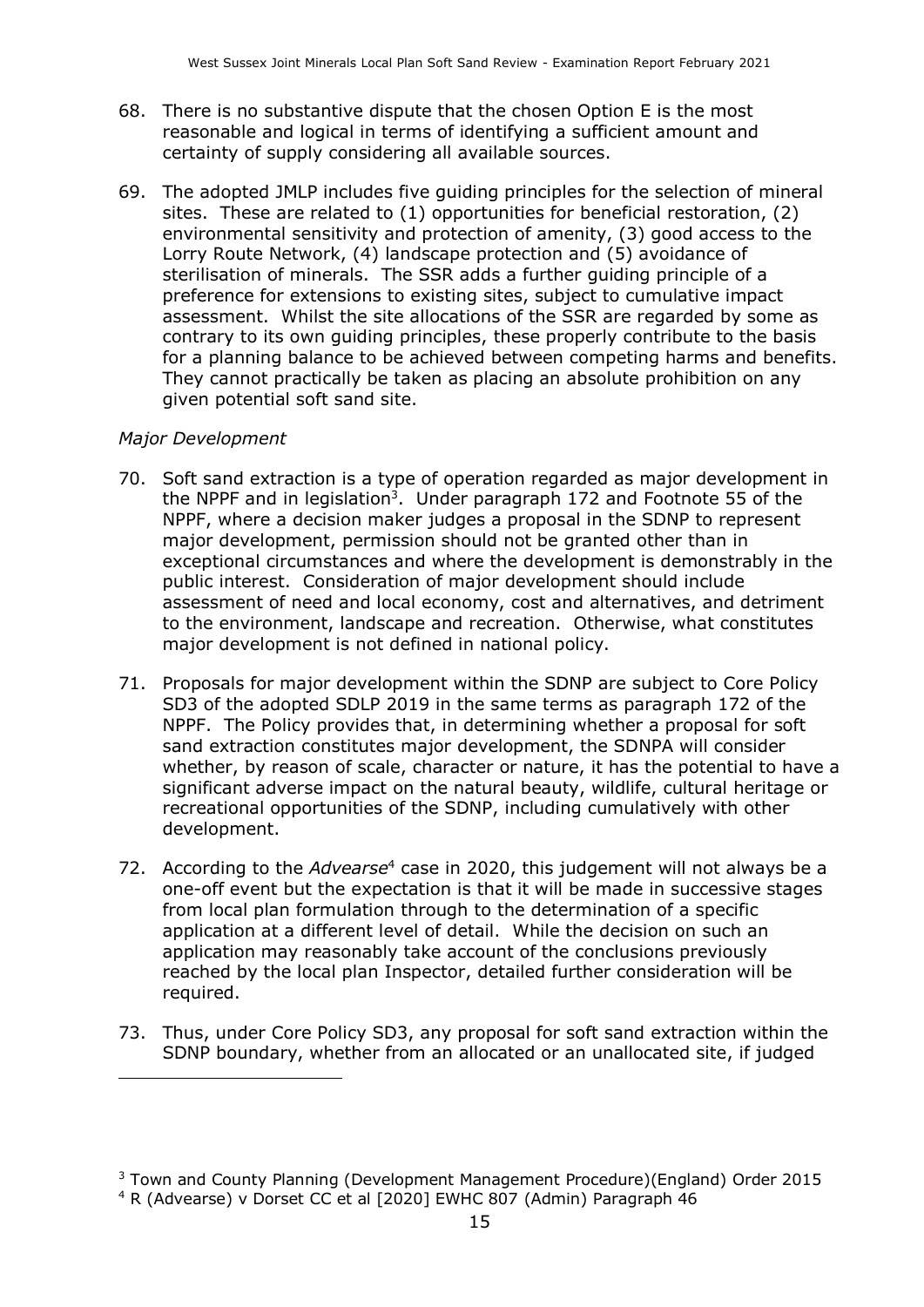by the SDNPA to constitute major development by itself or cumulatively, could be refused at the application stage. It would be for the SDNP to judge whether, on consideration of the details of the specific application, exceptional circumstances and public interest would justify approval.

- 74. Clearly, this policy and this legal position have a bearing upon the practical deliverability of either of the soft sand allocations of the SSR within the SDNP, once incorporated in the adopted JMLP.
- 75. Therefore, following the approach advocated in the *Advearse* case, the Authorities provided a Major Development Background Paper, firstly, to assess whether a shortlist of nine potential soft sand extraction sites would constitute major development within the SDNP and, secondly, to scope the ability of shortlisted sites within the SDNP to demonstrate exceptional circumstances and public interest at a high level as part of the plan making process.
- 76. I consider that the evidence of this Major Development Assessment is properly to be taken into account as an appropriate part of the site selection process and in considering, under Issue 5 (*below*), the adequacy of the supply provided by the SSR.

#### *Selection Methodology*

- 77. The Authorities followed a five-stage site selection methodology, which was found sound in 2017 by the Inspector examining now adopted JMLP. The Authorities therefore applied the same criteria and colour coded red-ambergreen (RAG) traffic light system for assessing and comparing sites in the preparation of the SSR.
- 78. Following a call for soft sand sites in 2018 a long list of all known potential sites, numbering 21 in all, was drawn up at Stage 1. Twelve were ruled out at Stage 2 on grounds of non-availability or non-viability, leaving a short list of nine for detailed assessment and SA at Stages 3-5, which included the Regulation 18 Issues and Options consultation.
- 79. The nine shortlisted sites were: Buncton Manor Farm, East of West Heath Common Extension, Minsted West, East and West Severals, Duncton Common, Coopers Moor, Chantry Lane Extension and Ham Farm.
- 80. The Authorities carried out Habitats Regulations, transport, landscape and flood risk assessments of the nine shortlisted sites to inform the ultimate selection over the range of twelve environmental criteria including landscape, visual and cumulative impacts as well as access and air and soil quality.
- 81. Under the Major Development Assessment, all nine shortlisted sites were considered likely to be regarded as major development and all but seven were located inside the SDNP. The assessment identifies the issues and considerations to be taken into account in deciding whether exceptional circumstances would justify approval of a future application. These included the level of need, existing supply and alternatives according to the current LAA, as well as detailed site-specific criteria. The assessment stops short of indicating whether an application for any of the seven the shortlisted sites inside the SDNP would potentially be refused on grounds of lack of exceptional justification.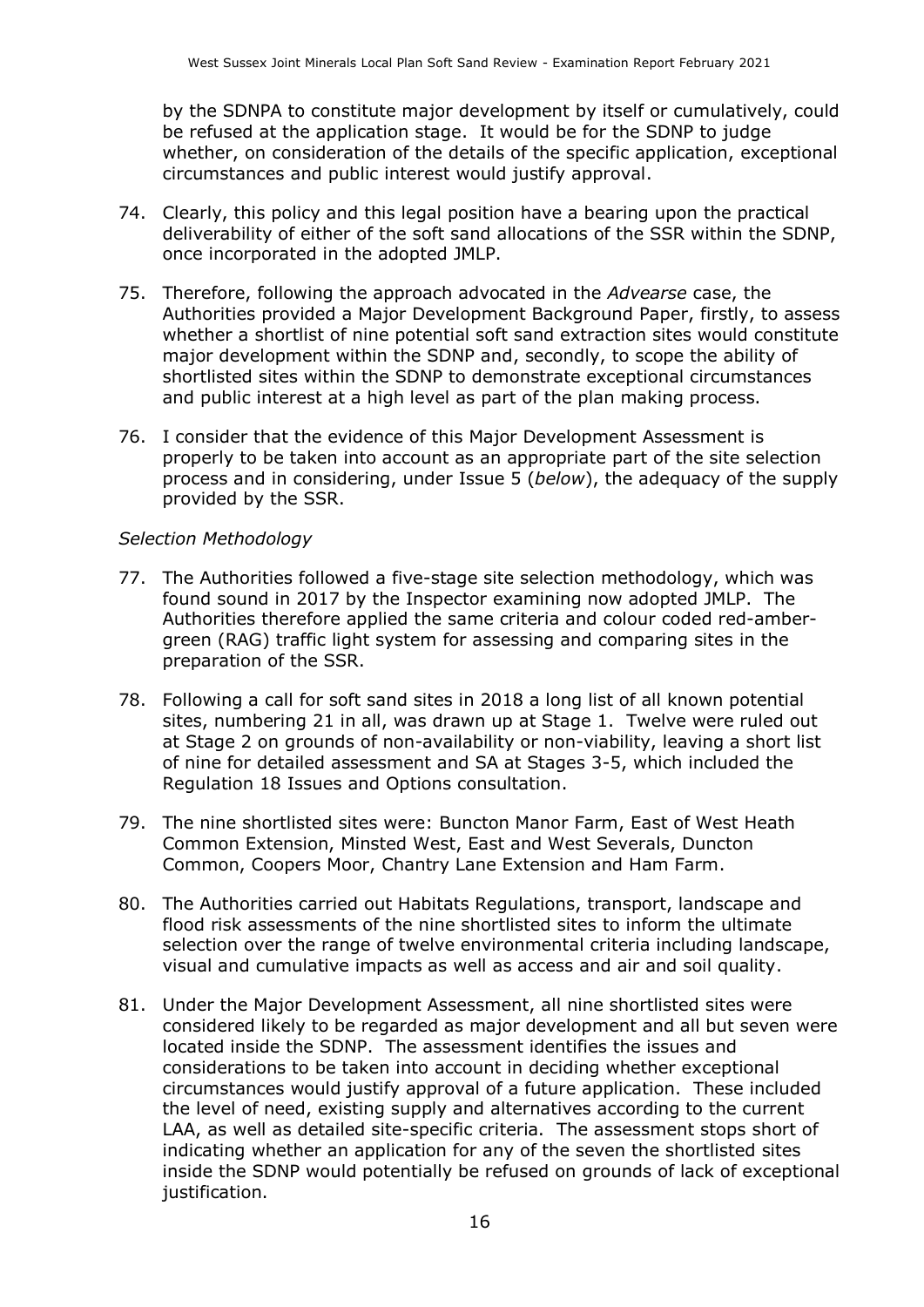- 82. At Stage 5 of the selection process, the Buncton Manor Farm site was excluded in principle on grounds of unacceptable adverse impact on key views of Chanctonbury Hill.
- 83. Thus, on this new assessment, five sites emerged as acceptable in principle: Chantry Lane Extension (Storrington), East of West Heath Common Extension (Rogate), Ham Farm (Steyning and Wiston), Minsted West and Severals East and West (Midhurst).
- 84. Ham Farm is the sole site of the remaining five which is outside the SDNP. The sites East of West Heath Common and at Chantry Lane would be extensions, in that they would utilise the processing facilities of their parent existing sites, with potential for improved restoration of the original sites. This is in line with the additional principle preferring extensions over new sites, subject to consideration of cumulative impact. By comparison, new sites at Severals East and West were less favoured on grounds of greater impact on the SDNP, whilst Minsted West was considered by the Authorities to be less able to demonstrate exceptional circumstances and public interest.
- 85. The SSR accordingly allocates the three sites at Ham Farm, Chantry Lane and East of West Heath Common.

#### *Alternative Resources*

- 86. There is no evidence to indicate that there remain other viable soft sand resources within those parts of West Sussex outside the SDNP. Any change in this respect would be reported via the annual LAA and, in turn, lead to an adjustment in the overall requirement for soft sand from natural reserves, year-on-year.
- 87. Neither is there any substantive evidence that soft sand, as a relatively highly specialised mineral in its end uses and quality requirements, could be provided from recycled or secondary aggregate sources.

#### *Transportation*

88. Whilst soft sand is transported by road across the West Sussex border in response to detailed market circumstances, the SSR, as submitted, and hence the JMLP, would not be reliant upon importation to meet the identified soft sand requirement.

#### *Conclusions on Site Selection Process*

- 89. The judgements made and tabulated in the Site Selection Report are necessarily subjectively based upon the professional judgements, experience and local knowledge of officers and members of the Authorities. The conclusions reached appear broadly reasonable.
- 90. Accordingly, I conclude that the approach and methodology of the site selection process is sound in itself.
- 91. However, it remains, under Issue 5 (*below*), to consider each of the three allocated sites in more specific detail as to whether they would be acceptable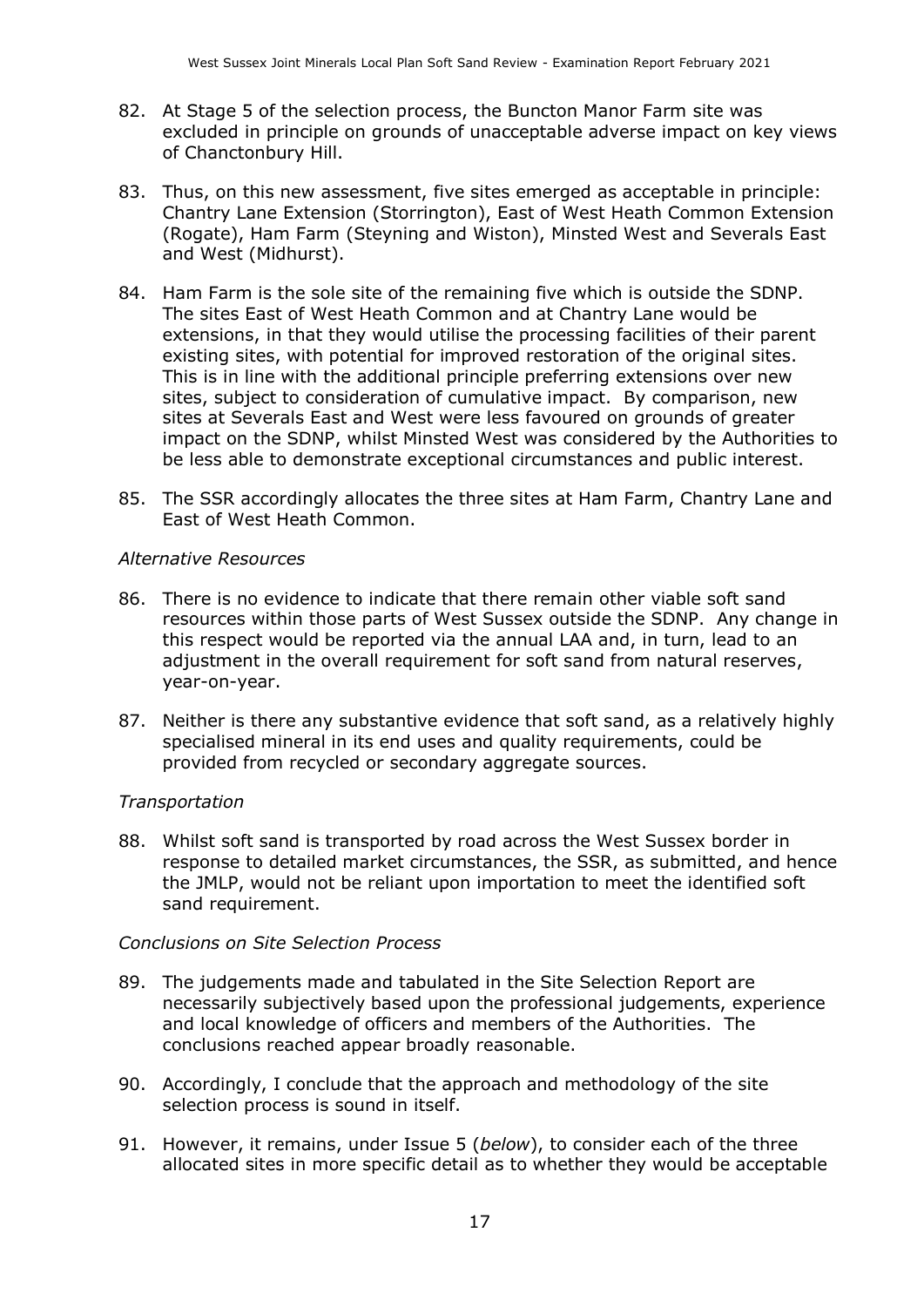in practice and would together deliver a supply of soft sand to contribute sufficiently to meeting identified requirements.

#### **Issue 4 – Policy M2: Soft Sand**

#### *Is the detailed proposed wording of Policy M2 justified, effective and sound?*

- 92. Policy M2 of the JMLP as currently adopted, merely sets out broad criteria for the approval of soft sand applications and commits the Authorities to undertaking this SSR. Therefore, proposal SSR13 of the SSR replaces the adopted wording of Policy M2 with specific criteria.
- 93. Criterion (a) permits soft sand extraction where (i) it is needed to maintain a steady and adequate supply and a minimum seven year landbank according to the latest LAA, (ii) the site is allocated by Policy M11 or the need cannot be met by an allocated site and (iii) the site is well related to the Lorry Route Network.
- 94. Criterion (b) states that soft sand sites outside the SDNP must not impact adversely upon its setting.
- 95. Criterion (c) states that soft sand sites inside the SDNP that constitute major development will be refused other than in exceptional circumstances and in the public interest.
- 96. Criterion (a) gives rise to the question whether the requirement to maintain a minimum seven year landbank of soft sand sites in West Sussex should expressly apply to the whole of the life of the adopted JMLP to 2033. However, it is widely recognised that the wording of national policy makes no such stipulation. Moreover, with statutory five-yearly review of the JMLP and soft sand requirement defined in terms of the annual LAA, Policy M2 is properly to be regarded as compliant with national policy in this regard.
- 97. Criterion (c) implies a negative presumption, even against the extraction of soft sand from sites allocated inside the SDNP by Policy M11, where it is considered at the application stage to amount to major development and the exceptional circumstances and public interest tests are judged not to be met. Whilst this may be seen as running against the broad national presumption in favour of sustainable development, nevertheless the wording of Criterion (c) properly reflects the law and policy provisions for major development in the SDNP referenced above.
- 98. The question of the implications of the constraint imposed by Policy M2(c) for the supply of soft sand is for Issue 5 regarding Policy M11.
- 99. In itself, I consider that the amended Policy M2, as set out in Proposal SSR13, is justified and effective in its wording and accordingly sound.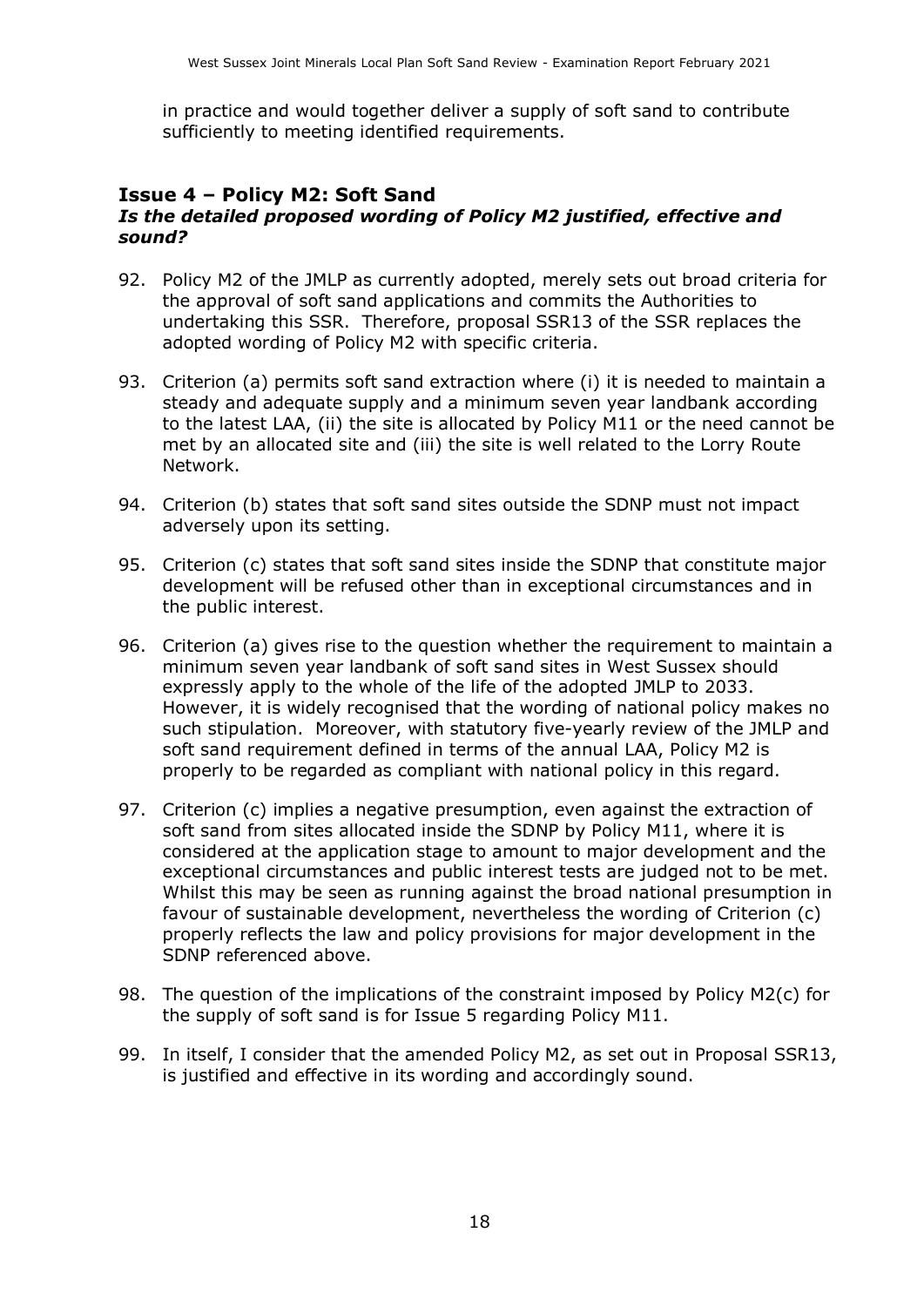#### **Issue 5 – Policy M11: Strategic Minerals Site Allocations** *Will the sites allocated by the SSR contribute sufficiently to the requisite supply and landbank of soft sand, based upon justified and effective development principles according to the planning considerations and constraints at each site?*

#### *General Issues*

- 100. The overall main issues in connection with Policy M11, as amended by Proposal SSR30, are: whether the three allocated sites, at Ham Farm, East of West Heath Common and at Chantry Lane, would contribute sufficiently to the requisite supply and landbank of soft sand through the JMLP period; and whether the development principles (DPs) stated for each site are appropriate, justified and potentially effective, having regard to the range of planning considerations, constraints and impacts arising in each case, as assessed below.
- 101. Whilst the allocated sites are considered individually, common issues arise in connection with all three, in particular regarding policy to enhance biodiversity and with respect to impact upon hydrogeology.

#### *All Allocated Sites*

#### *Biodiversity*

- 102. Policy M17 of the adopted JMLP, by Criteria (b) and (e), resists unacceptable impacts on biodiversity and seeks net gains where possible. Since that provision became part of the adopted development plan, national policy, including paragraphs 170 and 174 of the NPPF, has shifted to require expressly the pursuit of opportunities for securing measurable net gains for biodiversity. To that extent, JMLP Policy M17 is no longer fully consistent with national policy.
- 103. Notably, Policy M24(c) of the JMLP does require restoration of mineral sites to maximise biodiversity gain, whilst Strategic Policy 9(1)(b) of the SDLP does require development to identify and incorporate opportunities for net gains in biodiversity. These provisions provide sufficient cover over any mineral development proposal in West Sussex, consistent with the national policy to seek opportunities for biodiversity enhancement.
- 104. It is appropriate in the circumstances to future-proof the proposals of the SSR for Policy M11, prior to adoption within the JMLP, and it would be desirable that the JMLP itself should be made internally consistent. However, it is outside the scope of this Report to recommend modifications to Policy M17 or any other policies of the adopted JMLP, apart from M2 and M11 where they relate to soft sand.
- 105. At the same time, the SSR proposals are for the three major mineral development allocations of the JMLP as a whole. Accordingly, in the interests of effectiveness and soundness, I consider that changes should be made to the DPs for all three allocations, consistent with current national policy to seek opportunities to provide for an overall enhancement of biodiversity. This requires the addition of a new DP and consequent renumbering.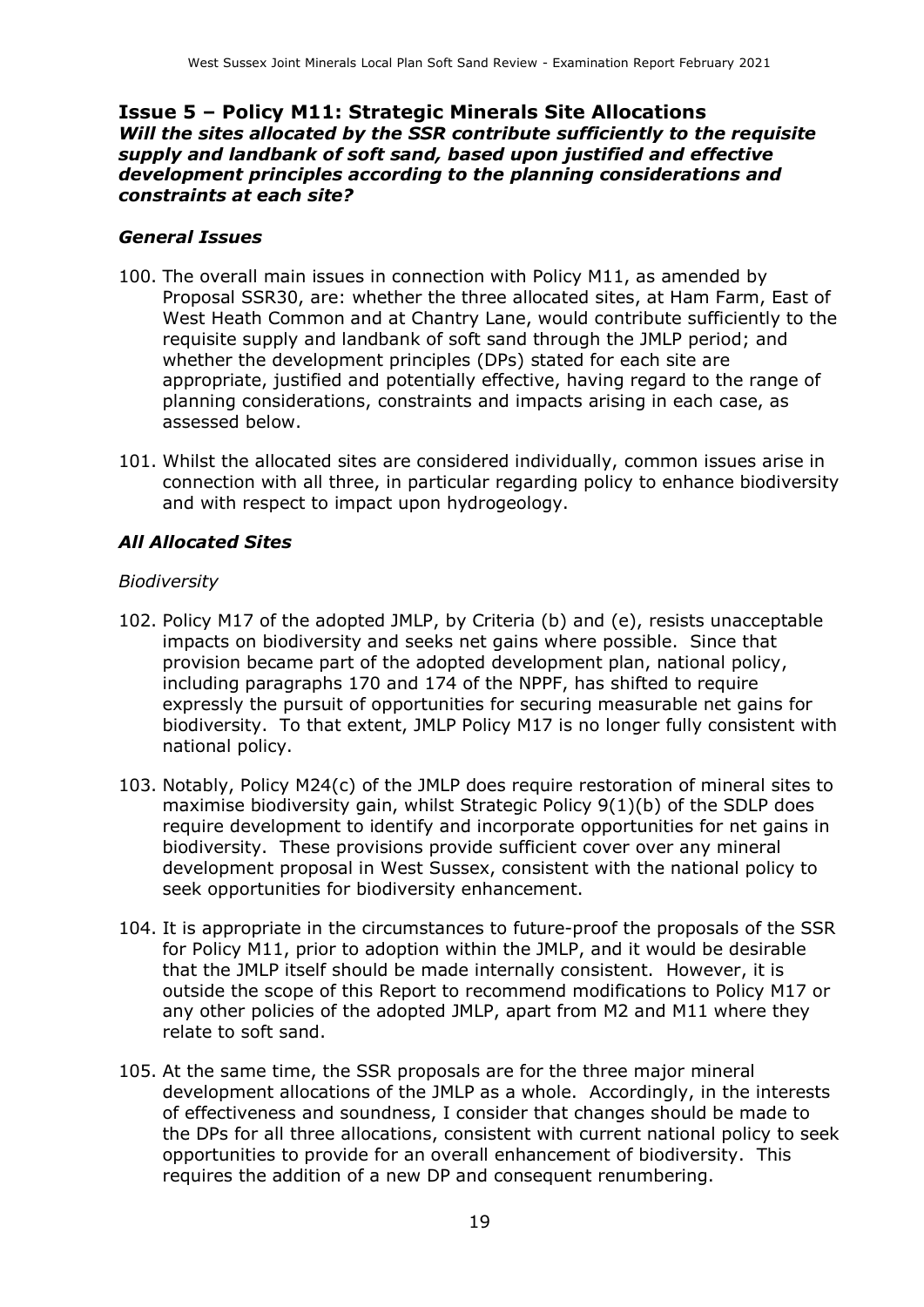106. It will be for the five-yearly review of the whole JMLP to rectify any inconsistency between its provisions and national policy at that point. In the relatively short meantime, the NPPF covers the relative weight to be accorded national policy over any local development plan provision judged to be inconsistent with it.

#### *Hydrogeology*

- 107. With respect to hydrogeology, for the DPs for each site to be effective and sound, it is appropriate to insert a requirement to avoid impact on hydrogeology, rather than merely to minimise any such impact.
- 108. Where there is wet woodland within an allocation site boundary, as in the case of the East of West Heath Common Extension, it is appropriate to provide in the DPs for limiting the practical extent of excavation. However, depending on the site-specific evidence, such a stipulation is not necessarily required in every case and there is no inconsistency where there are resulting differences in the respective DPs.

#### *Trees and Hedgerows*

109. The DPs for all three allocated sites, as submitted, set a general requirement that existing trees and hedgerows should where possible be retained and reinforced to create corridors of mature and newly planted trees and vegetation. For the SSR and the JMLP to be fully effective and sound, the DPs should impose an obligation that mineral development must, rather than should, retain trees and hedgerows where possible.

#### *Changes Applying to the DPs for All Allocated Sites*

110. All the foregoing necessary changes generally required to the DPs are included within **MM5** to New Paragraph 7.2.9 for the allocation East of West Heath Common, **MM6** to New Paragraph 7.2.7 for Ham Farm and **MM7** to New Paragraph 7.2.11 for Chantry Lane.

#### *Ham Farm, Steyning (Policies Map 8)*

#### *Description*

- 111. The site comprises approximately 7.9ha of agricultural land just outside the SDNP on the north side of the A283 west of Steyning. The estimated yield set out in the SSR is 0.725 million tonnes of soft sand. Restoration could include restoration to the original site profile and agricultural use, potentially with some woodland enhancement.
- 112. Proposal SSR34 introduces a new paragraph 7.2.6 providing a general description of the site and its prospective restoration, whilst Proposal SSR35 adds new paragraph 7.2.7 which sets out a range of DPs for soft sand extraction from the site.

#### *Transportation*

113. The allocation site lies on the inside of a bend on a section the main A283 with a significant accident record where an additional access for mineral traffic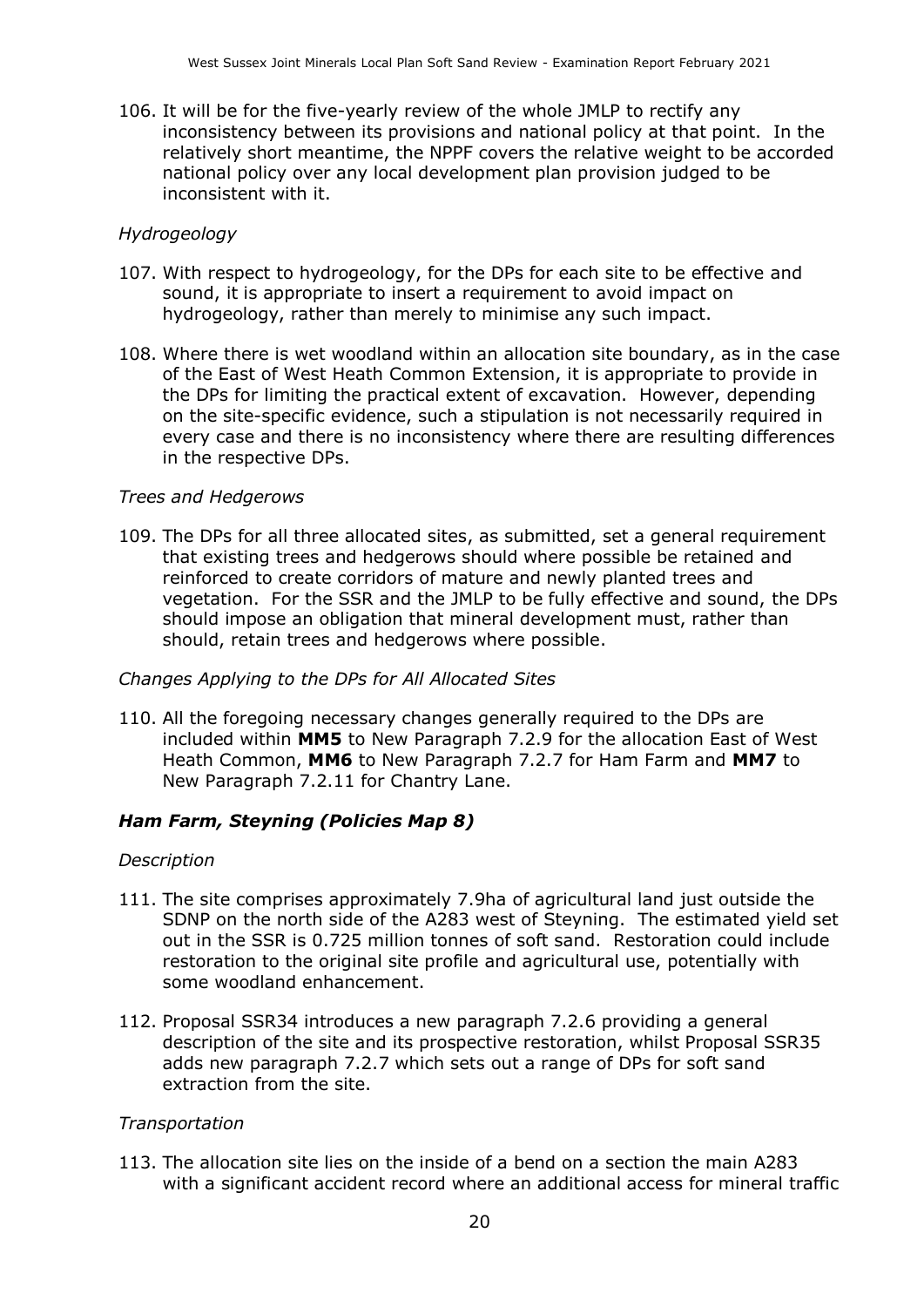is not desirable. Evidently, however, an access could be provided at the position of the present entrance gate compliant with established geometric highway standards with no objection to the allocation from the highway authority, providing direct access to the main lorry route. This is specified by DP(xvi) as submitted.

- 114. The potential restoration of the site to agriculture at its original level by importation filling material need not generate additional lorry traffic via the site entrance if export and import trips were co-ordinated using the same vehicles, as is accepted operational practice.
- 115. DP(xiv) as submitted requires an agreed lorry routeing agreement to be implemented and monitored, avoiding trips via Steyning and Storrington.
- 116. There is no evidence at this plan preparation stage of an overriding highway objection where the need for soft sand from the site is demonstrated.

#### *Trees and Landscape*

117. The site is largely surrounded by established woodland and bounded by mature trees and hedgerows. There is an internal hedgerow within the south western part of the site to be retained. Landscape Assessment concludes that the site has medium sensitivity to and moderate capacity for accommodating mineral extraction. DPs(ii) and (iii) require a detailed landscape and visual impact assessment at the application stage, whilst DP (iv) specifies that the access design would ensure the retention and protection of mature broadleaf trees. DP(vi) requires landscaped boundary screen mounding at the eastern and southern boundaries. In this way, the landscape impact of necessary soft sand extraction could be acceptably mitigated.

#### *Heritage and Amenity - Noise and Light Pollution*

- 118. The proposed landscape mitigation measures would also help to address considerations of heritage and amenity which considerably constrain the site. DP(ix) requires an impact assessment of nearby listed buildings, including Horsebrook Cottage and Wappington Manor, to identify any further necessary mitigation measures. DP(xx) requires a detailed noise, dust odour and vibration management plan to be agreed and implemented, setting out how such impacts would be avoided or mitigated.
- 119. There would still be noticeable changes to the living conditions at adjacent properties, including Hammes Farm and the studio there, in particular regarding their outlook where boundary mounding were necessary. However, the degree of adverse impact could be limited in planning terms and would be weighed in the planning balance with the wider public benefit of meeting identified soft sand requirements.

#### *High Quality Agricultural Land*

120. It is currently not known whether the site is overlain by Grade 3b agricultural soils or the higher quality Grade 3a or above, resulting in a potential significant adverse environmental impact according to the SA. Accordingly DP(xviii) requires mitigation measures for any loss of such soils. In normal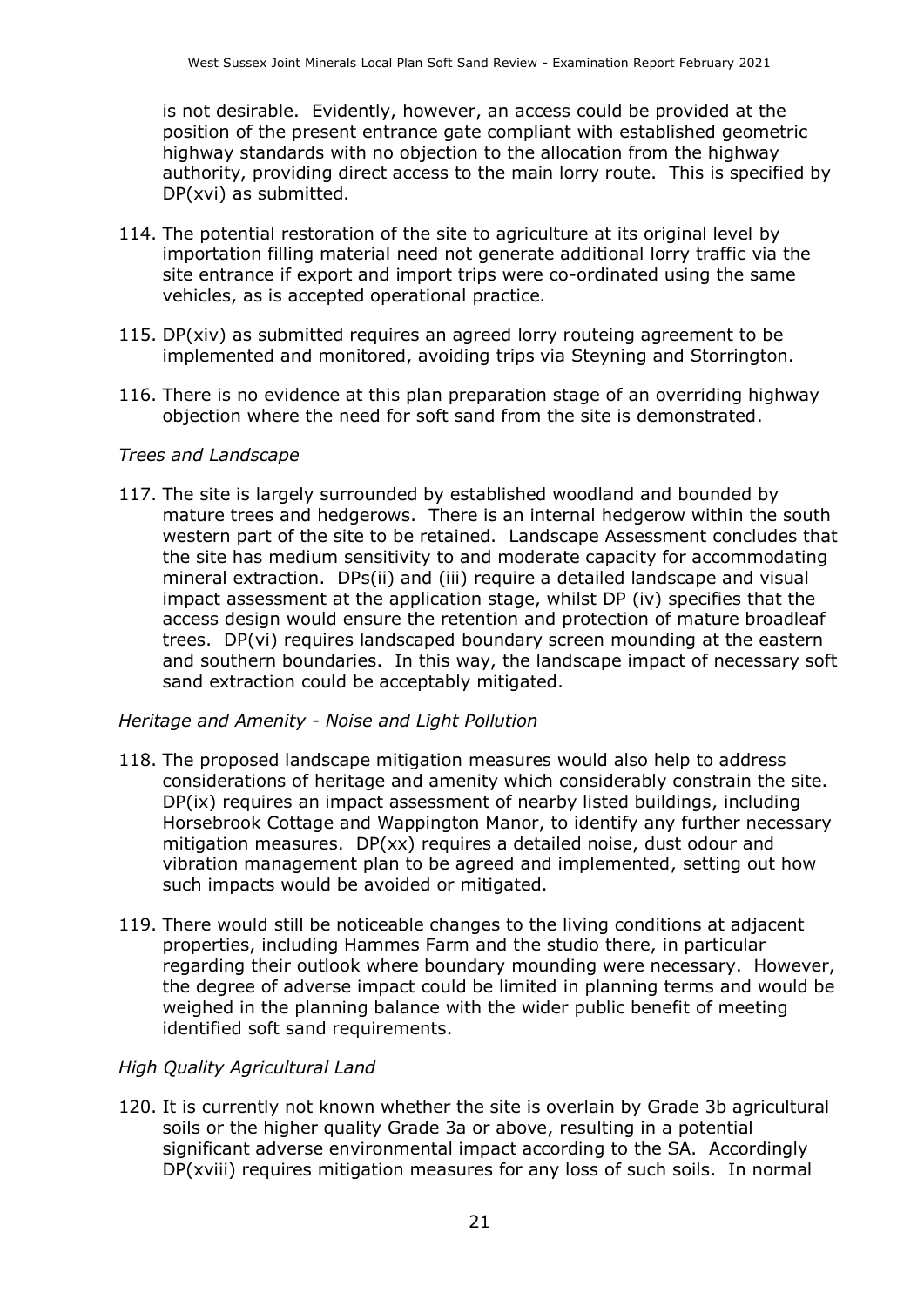practice, soils would not be removed from the site but stockpiled for restoration to agriculture.

#### *Yield and Viability*

- 121. The commercial viability of the site for soft sand extraction is not directly related to the acceptability of the site in planning terms, albeit most relevant to the adequacy of supply to meet LAA requirements. However, to allocate a site based on a significant overestimate of yield could lead to unnecessary planning blight and uncertainty to local residents.
- 122. In this regard, the claimed potential yield of 0.725 million tonnes is questioned with reference to the geological investigation report published by the prospective operator. This estimates the yield based on a mean depth of sand over the net developable area after deduction of retained trees and hedgerows. Allowance is also made for buffer zones to maintain screening and critical excavation slope stability, especially against the main A283. The question is raised whether the deductions made are sufficient, especially regarding the slope angles and the assumed depth of sand when closely analysed on borehole results.
- 123. At the same time, a specialist technical review for the prospective operators, whilst confirming the stated yield figure of the SSR, foresees a potentially higher figure due to areas of deeper deposits than the assumed mean. Estimates vary from some 34% below the stated 0.725 million tonnes to some degree above it. The operator remains confident of the broad estimated tonnage, assuming progressive restoration avoiding temporary side slopes being exposed for long periods.
- 124. On balance, the yield of the allocation site assumed by the SSR appears reasonable.

#### *Cumulative Impact*

- 125. The Transport Assessment identifies no unacceptable cumulative highway impacts resulting from the potential mineral development of the allocation site, including a cluster of sites along the A283.
- 126. More generally DP(xvii), as amended to DP(xviii) by **MM6**, sets a clear requirement for a detailed assessment of cumulative impact in connection with any application.

#### *East of West Heath Common (Extension), Rogate (Policies Map 9)*

#### *Description*

127. The site comprises 14ha of agricultural land at Rogate, some distance east of the existing site, within the SDNP. The estimated yield set out in the SSR is 0.95 million tonnes of soft sand. Extraction would be linked to the existing site with material transported for processing via a conveyor or pipeline crossing the intervening land and intersecting with Public Footpath 861. Restoration in conjunction with the existing site would be to a low-level water environment for nature conservation and informal recreation with improvement to long distance trails and rights of way.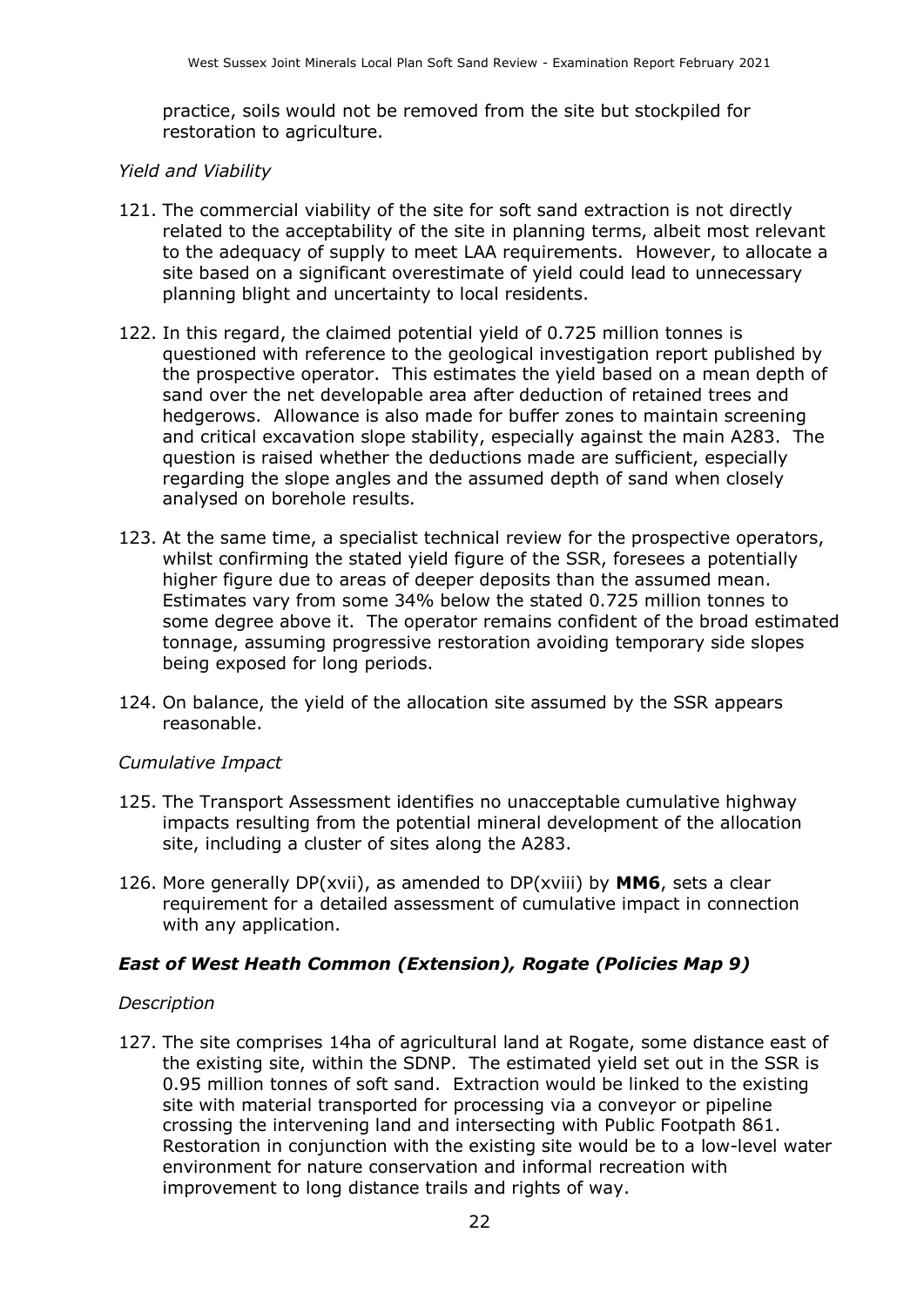128. Proposal SSR36 introduces a new paragraph 7.2.8 providing a general description of the site and its prospective restoration, whilst Proposal SSR38 adds new paragraph 7.2.9 which sets out a range of DPs for soft sand extraction from the site.

#### *Trees and Hedgerows, Ecology and Hydrogeology*

- 129. Neither the supporting text nor the DPs include specific reference to impact on West Heath Common itself or the adjacent River Rother Local Wildlife Site. For the SSR and the JMLP to be fully effective and sound, paragraph 7.2.8 should stipulate avoidance and minimisation of such impact.
- 130. A southern part of the allocation site is wet woodland where Blackrye Pond and a Victorian drainage system are located. It is likely that earthworks for soft sand extraction in this area would be impractical and harmful, depending on the findings of a detailed hydrogeological survey. As a result, the extent of earthworks within the boundary of the allocation could be curtailed. That is not to say that the allocation boundary itself needs to be altered on the Policies Map. However, for clarity and effectiveness, this matter should be made clear within paragraph 7.2.8 and DP(viii) as submitted should be similarly amended.
- 131. All these necessary changes are made by **MM4** and **MM5**.

#### *Transportation and Public Rights of Way*

- 132. The Transport Assessment concludes that the site has a high overall highway suitability in terms of access via the existing site entrance off Durford Lane, with moderate negative impact on public rights of way. There is no technical evidence to indicate otherwise in the broad context of the highway or rights of way network.
- 133. However, there are local concerns, based upon experience of the existing aggregate extraction works. The nearby Sky Park Farm Visitor Centre generates similar traffic flows to the mineral development and there has been damage to Durford Bridge near the site entrance. Pedestrian and cycle use of Durford Lane is increasing, encouraged by ongoing enhancement to the local bridleway network.
- 134. Most particularly, there could be conflict walkers and the projected conveyor or pipeline to transport mineral from the extension to the present site for processing, as this would cross Public Footpath 861, a major public right of way over open land outside the allocation boundary.
- 135. However, the Transport Assessment takes account of all predicted traffic flows and, whilst the continued use of Durford Lane and Durford Bridge by mineral traffic is clearly not desirable, such use is evidently within the traffic and weight carrying capacity of the Bridge and the Lane, with no additional adverse comment from the highway authority. At this stage of plan preparation, there is no evident insurmountable planning objection on traffic grounds where overriding need for soft sand is demonstrated.
- 136. The projected use of a conveyor or pipeline would contribute beneficially to non-motorised transport and there is scope for accommodation or temporary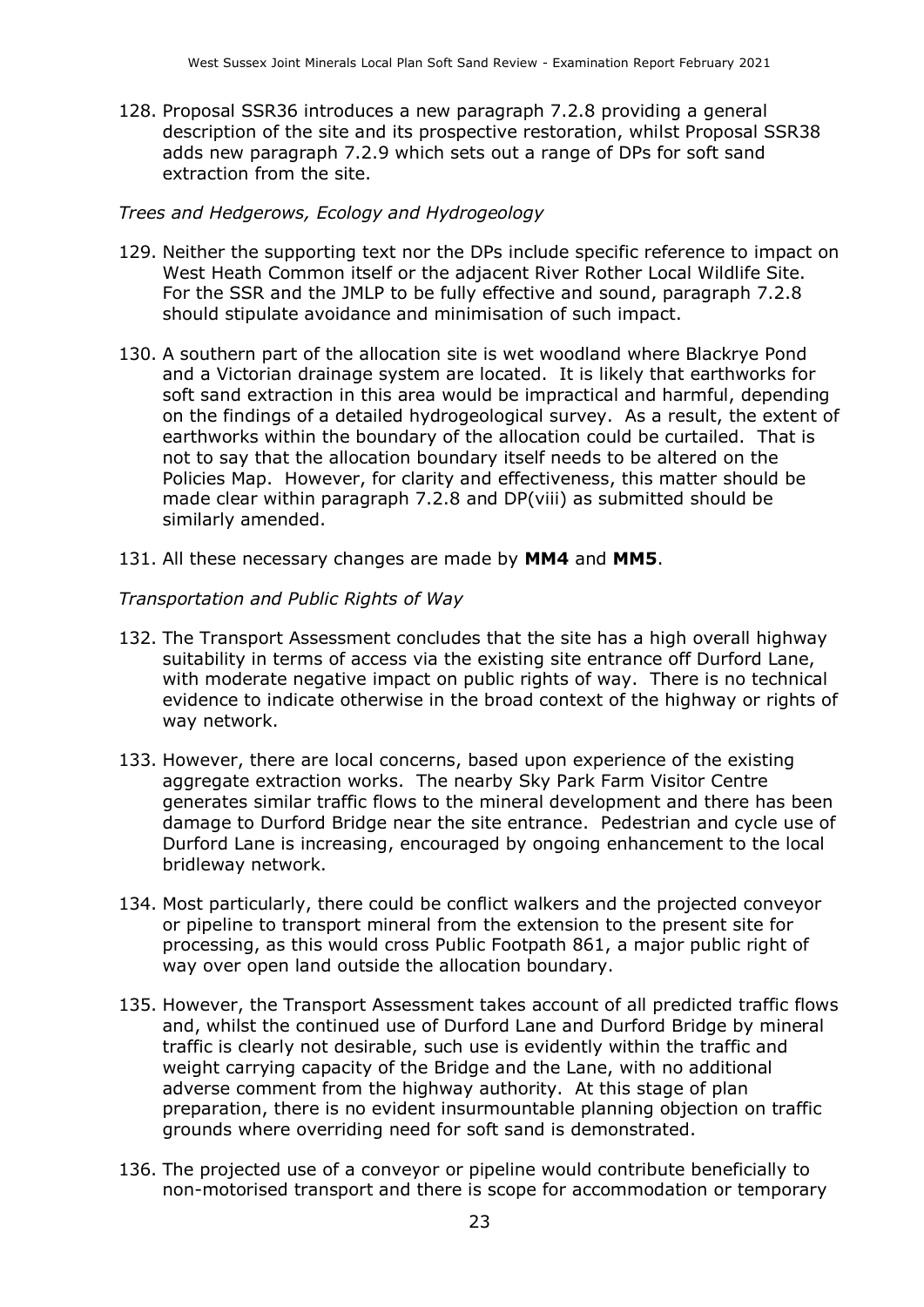diversion of the public right of way to minimise any conflict. This is advocated by DP(xii) as submitted, which states that consideration should be given to ensuring such mitigation measures but, to be effective and sound, this needs to be modified to state that such consideration must be given. The necessary change is put into effect by **MM5**.

#### *Heritage*

137. The site is relatively close to scheduled ancient monuments and DP(vi), as submitted, draws attention to the need for their protection from adverse impacts. along with highway bridges and structures where relevant. Any application would also be judged on merit against the requirements of Policy M14 of the JMLP that mineral development record, conserve or enhance heritage assets, unless there are overriding reasons in favour of the mineral extraction.

#### *Noise and Light Pollution*

- 138. There is always potential for noise and light pollution to arise from mineral workings, affecting the amenity of local residents and impinging upon the special qualities of the SDNP. However, there is no indication that the conveyor or pipeline would require external illumination and these potential impacts due to the extraction site itself are addressed by  $DP(xi)$ , requiring a lighting, noise, dust, odour and vibration management plan, as well as by DPs(ii) and (iii) to provide a landscape impact assessment.
- 139. Sand extraction would also be subject to adopted development management provisions. These include Policy M18 of the JMLP, protecting public health and amenity by restricting working hours, and Strategic Policy SD8 of the SDLP, to conserve and enhance the intrinsic dark night skies of the SDNP. This limits unavoidable lighting to no more than the appropriate level. Given the Landscape Assessment places the site in the lowest category of visual sensitivity, these measures are likely to prove sufficient, on balance, where need for the soft sand is demonstrated.

*Cumulative Impact, Landscape Impact, Restoration and Public Access.*

- 140. The application of the guiding principle of preferring extensions to new sites is not immediately evident in this case, with a half-kilometre open, rural gap between the allocation site and the existing works. However, the proposed conveyor system would avoid road transport between the two and facilitate processing via the existing plant and use of the existing access. The potential cumulative impact of the mineral development on the allocated site is assessed by the SA as minor negative.
- 141. That is of little comfort to local residents who perceive a prolongation of mineral workings in their neighbourhood, impeding access and delaying restoration of the existing site, and visible in views from public rights of way within the SDNP.
- 142. However, the potential cumulative impact of the mineral development on the allocated site is assessed by the SA as minor negative and DP(ii), as submitted, would ensure that development proposals necessary in the wider public interest would take account of a landscape visual assessment.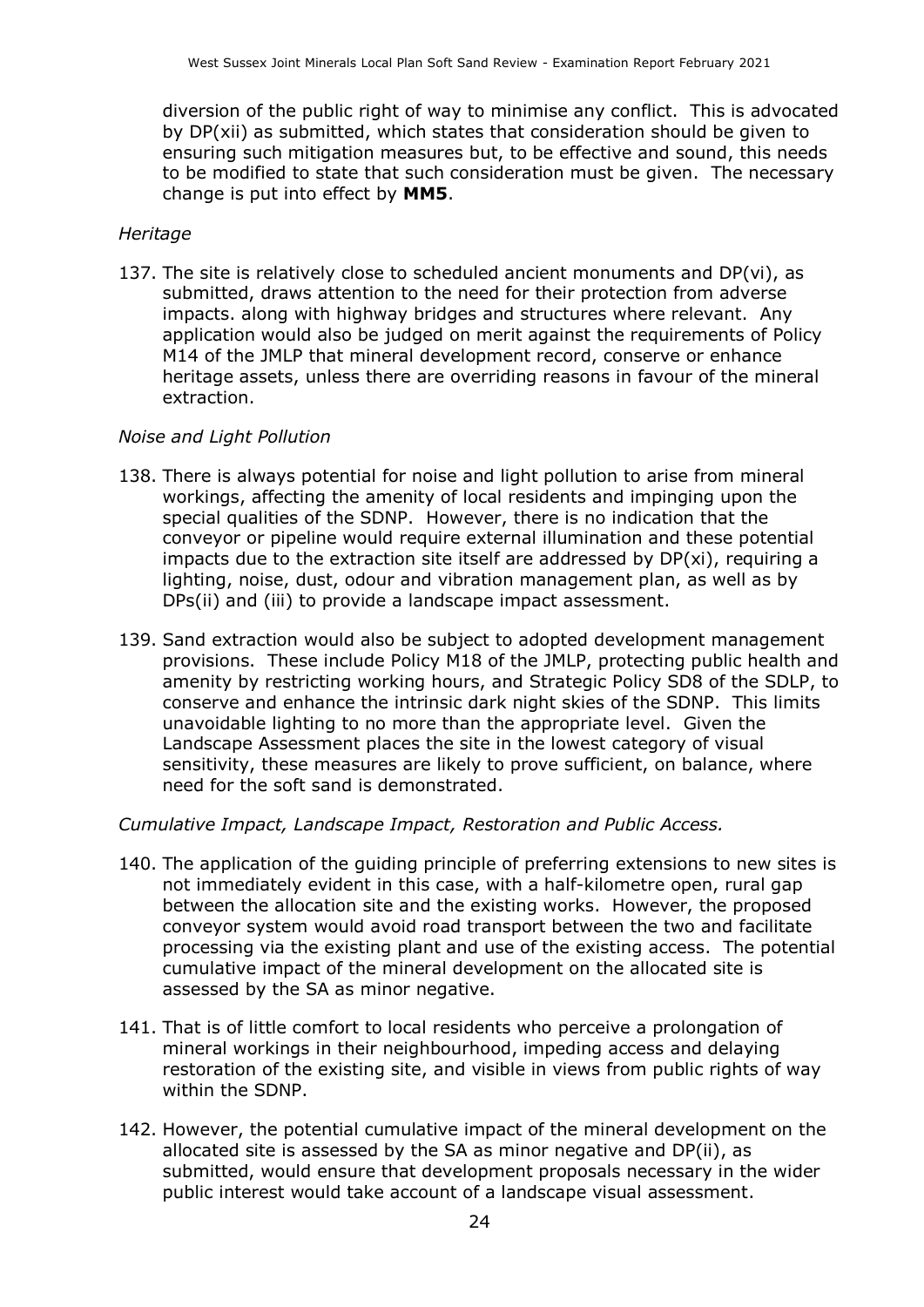#### *Site Liaison Group*

143. For internal consistency with the other two allocations and effectiveness, DP(xiii), as submitted, should be subdivided to provide a separate requirement for the establishment of a Site Liaison Group, to include the local community. This change is put into effect within **MM5**.

#### *Chantry Lane Extension, Storrington (Policies Map 10)*

#### *Description*

- 144. The site comprises approximately 2.5ha of agricultural land located just south east of Storrington, within the SDNP. The estimated yield set out in the SSR is 1 million tonnes of soft sand. Extraction would be linked to the existing adjacent site with restoration to agriculture, including potential woodland and public rights of way enhancement.
- 145. Proposal SSR39 introduces a new paragraph 7.2.10 providing a general description of the site and its prospective restoration, whilst Proposal SSR40 adds a new paragraph 7.2.11 which sets out a range of DPs for soft sand extraction from the site.

#### *Transportation*

146. The Transport Assessment considers the site acceptable in transport terms with any application subject to the requirements of Policy M20 of the JMLP, including optimal lorry use and routeing. The site is located at the edge of Storrington, away from the centre, and is on the advisory lorry route network, such that unacceptable impact could be avoided.

#### *Landscape*

147. The Landscape Assessment concludes that the site has medium sensitivity and moderate capacity for mineral extraction and recommends mitigation measures that informed the DPs. As submitted, these include DPs(ii) and (iii) for landscape and visual impact assessment, DP(iv) on entrance design to minimise impact on the SDNP,  $DP(v)$  to provide for perimeter screen mounding during the works and DP(xvi) for restoration to be informed by an agreed landscape and ecosystem services-led strategy.

#### *Pollution and Amenity*

148. Any mineral application for the Chantry Lane allocation would be subject to detailed pollution assessments, including with respect to noise and light, whilst DP(xv), as submitted, requires an agreed management plan dealing with these potential impacts. There is no evidence that these impacts could not be adequately controlled where, on a balance of judgement, the development were essential.

#### *High Quality Agricultural Land*

149. The site could contain some Grade 3 soils of high quality. DP(xiii), as submitted, requires any loss of high quality agricultural land to be minimised and mitigated. Any planning application for the site would be judged against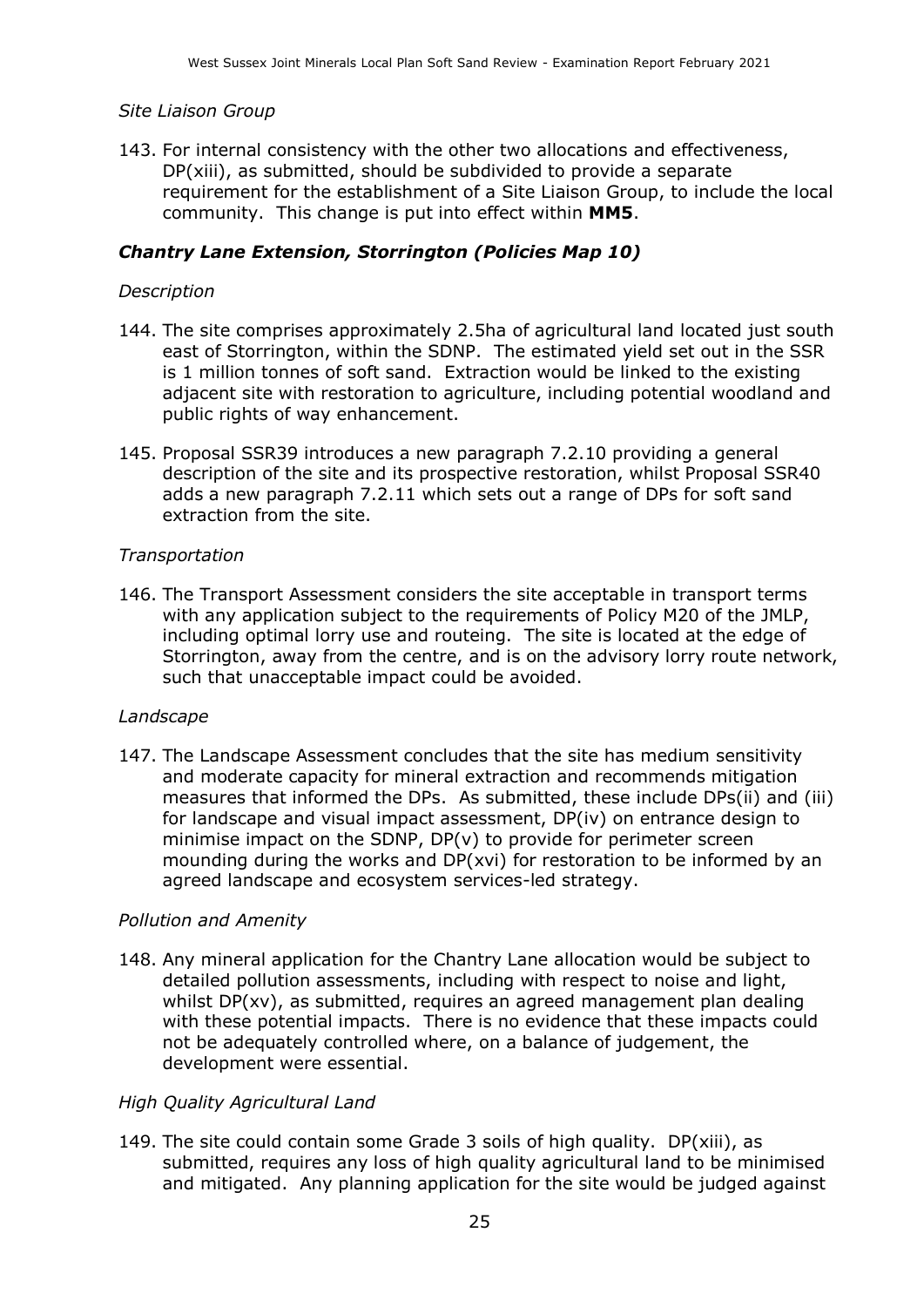JMLP Policy M15 on air and soil, avoiding unacceptable impact on the quality of soils.

#### *Cumulative Impact*

- 150. The Transport Assessment identifies no unacceptable cumulative highway impacts resulting from the potential mineral development of the allocation site, including a cluster of sites along the A283.
- 151. More generally DP(xii), as amended to DP(xiii) by **MM7**, sets a clear requirement for a detailed assessment of cumulative impact in connection with any application.

#### *Conclusions on Policy 11 and the Site Allocations*

- 152. There is understandable general concern in connection with all three allocated sites that the DPs should be more extensive and specific in terms of the detailed nature and control of any soft sand extraction which ultimately takes place and the subsequent restoration and afteruse of the land under future planning applications.
- 153. However, the stipulations required at the relatively high level of plan preparation level are to be distinguished from the tighter controls that will potentially be necessary in practice with respect to actual planning permissions. These would include such as precise access arrangements, phasing of earthworks, hours of operation, lorry routeing and phasing Discretion is thus appropriately left to the Authorities to consider and consult publicly upon individual proposals, on merit and within the framework set by the policies of the JMLP and the DPs set down for each allocation.
- 154. Other controls exist under separate legislation with respect to engineering practice during earthworks and sand extractions regarding on-site and public safety.
- 155. I conclude from the discussion above that the range of potential planning impacts of sand extraction from the three allocations could be substantively addressed by mitigatory measures required by the DPs respectively set down for the sites, subject to the necessary MMs I have identified in the interests of soundness.
- 156. I further conclude that such mineral development could be justified on balance within the policy framework of the adopted JMLP and SDLP. That would include proposals where soft sand extraction within the SDNP would potentially meet the exception and public interest tests of Core Policy SD3 of the SDLP with respect to major development.
- 157. The remaining question is whether the three sites would yield sufficient quantities of soft sand to meet the supply shortfall currently identified of between 1.74 and 2.91 million tonnes over the JMLP period to 2033.
- 158. Whilst the estimated yield figures published for Ham Farm and Chantry Lane are questioned, the Authorities appropriately followed established practice in obtaining this information for all identified sites from the mineral industry via